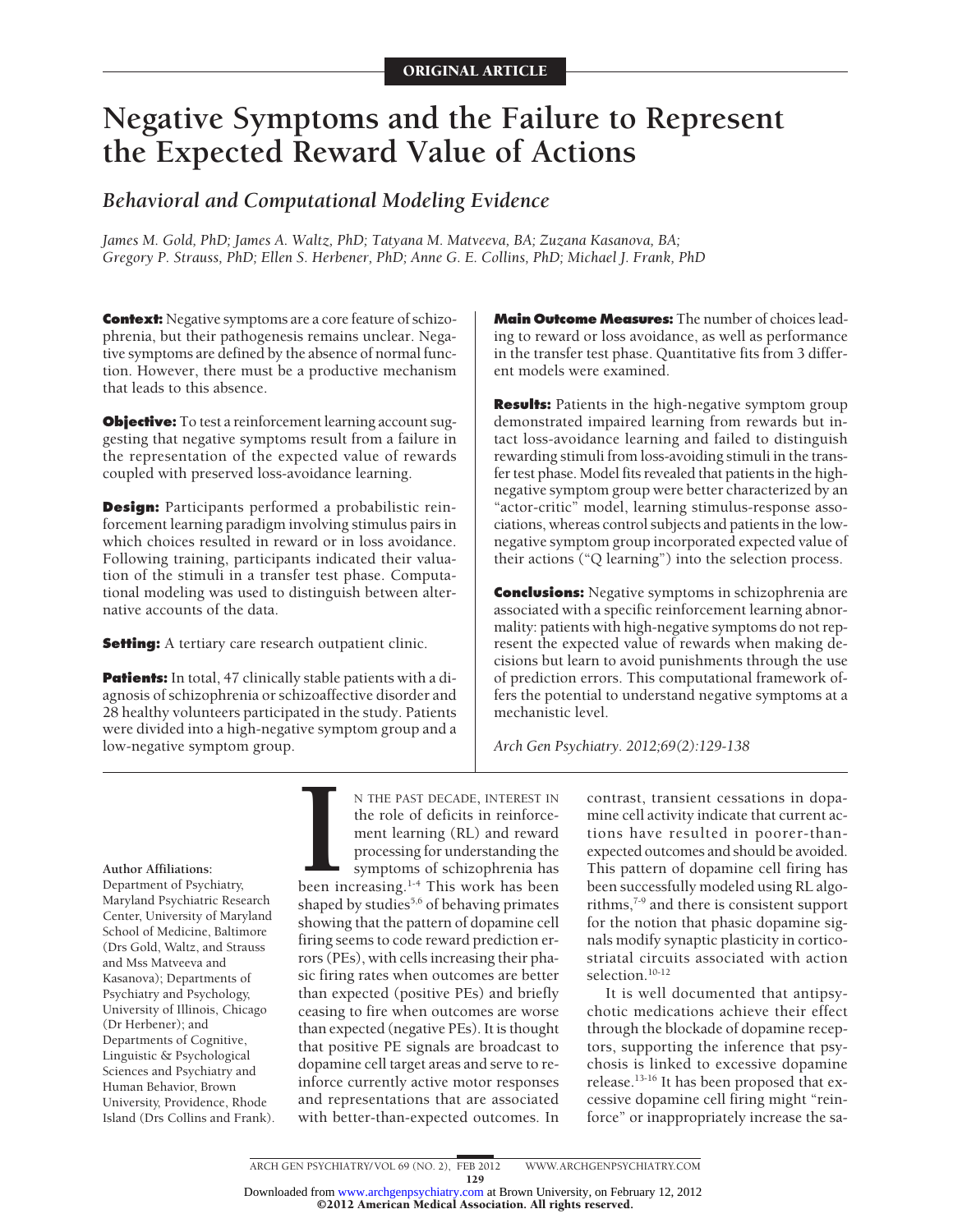lience of stimuli and responses, driving aberrant learning processes that contribute to psychosis.3,17 This hypothesis has been supported by empirical evidence indicating associations between abnormal PE signaling and the presence of psychosis<sup>18</sup> and the severity of delusions.<sup>19</sup>

Waltz et al<sup>20</sup> argued that the negative symptoms of schizophrenia may be understood as reflecting a different RL abnormality.2 It was found that patients with schizophrenia show reduced learning from positive outcomes compared with control subjects but do not differ from control subjects in learning from negative outcomes.<sup>20</sup> This pattern of performance is most pronounced in patients with highnegative symptoms. However, it is unclear whether impairments in learning from positive outcomes reflect impaired learning from positive PEs per se or a deficit in representing the expected reward value of choices themselves. Past investigations used learning tasks in which the optimal response was associated with reward receipt that should generate a positive PE and the less optimal choice was associated with an actual loss or withholding an expected reward, both of which should generate negative PEs.<sup>20</sup> Therefore, these earlier studies could not distinguish between a failure to learn from positive PEs and a failure in the representation of the prospective reward values during decision making.

This distinction between positive PEs and the valuation of positive outcomes when making choices maps onto the distributed neural system that is involved with decision making. In the basal ganglia, reinforcement outcomesinfluence subsequent behavioral choices through synaptic plasticity in response to PEs signaled by dopamine neurons. This "slow" learning system is complemented by the contribution of the orbitofrontal cortex  $(OFC)$ ,<sup>21</sup> thought to represent the expected value of potential outcomes in working memory.<sup>22,23</sup> These OFC value representations are believed to be more rapidly and flexibly updated than those in the basal ganglia and provide additional "top-down" influence on decision making. Therefore, reward-based decision making involves (at least) 2 separate processes, namely, a learning mechanism that reinforces choices that have led to positive PEs in the past and a representation of the expected value of a situation-action pair.23-25

In computational models of reward learning and decision making, the contribution of the basal ganglia system is often formalized using an "actor-critic" framework or a "Q learning" framework.<sup>9</sup> In the former, a "critic" evaluates the reward values of particular states, and the "actor" selects responses as a function of learned stimulusresponse weights. When outcomes differ from expectations, PEs are used to modify learning in the critic itself (to better predict reward values in the future). The critic's PEs also serve to increase and decrease stimulus-response weights in the actor. With learning, this scheme allows the actor to select actions with strong stimulus-response weights (ie, those that have produced more positive than negative PEs) without representing the expected reward values of the actions themselves. In contrast, in Q learning, instead of learning the value of particular states, the expected quality ("Q value") of each action is learned separately; actions are selected by comparing the various Q values of each candidate action and probabilistically choosing the largest one. In this case, PEs are computed with respect to the

expected Q value of the selected action and are used to adjust expected action value directly. Therefore, whereas the actor in the actor-critic scheme does not consider the outcome values of competing actions, the Q-learning scheme makes these fundamental. There is compelling evidence that the OFC has a critical role in representing these kinds of value representations.<sup>23,26-28</sup>

Although these 2 RL algorithms are similar, $9$  they make different predictions about the nature of representations used in reward-based decision making that can be highlighted with appropriate task manipulations. Herein, we examine a hybrid model in which (putatively striatal) action weights are learned as a function of PEs but are also modulated by representation of the expected outcome Q value (due to putative top-down input from the OFC).<sup>23</sup>

Moreover, this modeling framework provides an important means of contrasting different hypotheses about the origins of the reward learning deficits found in earlier work. Specifically, deficits in learning from rewarding outcomes could be the result of a primary failure in the ability to signal positive PEs or, alternatively, impairments in the ability to represent the positive expected value of decision outcomes.

Following work by Pessiglione et al<sup>29</sup> and Kim et al,<sup>30</sup> we implemented a task in which participants were asked to simultaneously learn 4 discriminations. In 2 pairs, the choice of the optimal stimulus is probabilistically associated with the receipt of money (a positive PE), and the choice of the nonoptimal stimulus results in no reward (ie, a zero outcome). Failure to obtain a reward in these pairs should result in a negative PE. In these pairs, as in prior work, rewards and positive PEs are conflated. In 2 other pairs, the choice of the optimal stimulus results in no loss (ie, loss avoidance, a zero outcome), whereas the choice of the nonoptimal stimulus results in overt monetary loss. In this overall design, the same "zero" outcome would result in a positive PE when it occurs in the context of potential negative outcomes<sup>31,32</sup> but would result in a negative PE when encountered in the context of potential rewarding outcomes. This interpretation is consistent with computational models indicating that active avoidance relies on learning from positive  $PEs<sup>33-35</sup>$  and that avoidance of an aversive outcome activates reward areas.30

After the initial acquisition phase of the task, participants completed a transfer test phase in which they chose between novel combinations of all the trained stimuli without additional feedback.<sup>36</sup> Critically, some pairs involved selecting between an action that had been rewarding and one that had simply avoided a loss. Both actions should have produced positive PEs during learning, leading to an increased tendency to select them. If one's choices are solely determined by the strength of association with positive PEs (as in actor-critic), the rewarding stimulus and loss-avoiding stimulus would be of equal value. Alternatively, if one was sensitive to the expected outcome of the action (eg, if action selection relies on Q values), participants should prefer the gain-producing action over the action with zero outcome.

We hypothesized that patients having schizophrenia with high-negative symptoms would show specific impairment in representing reward value. This would likely implicate OFC dysfunction in these patients. $20,37$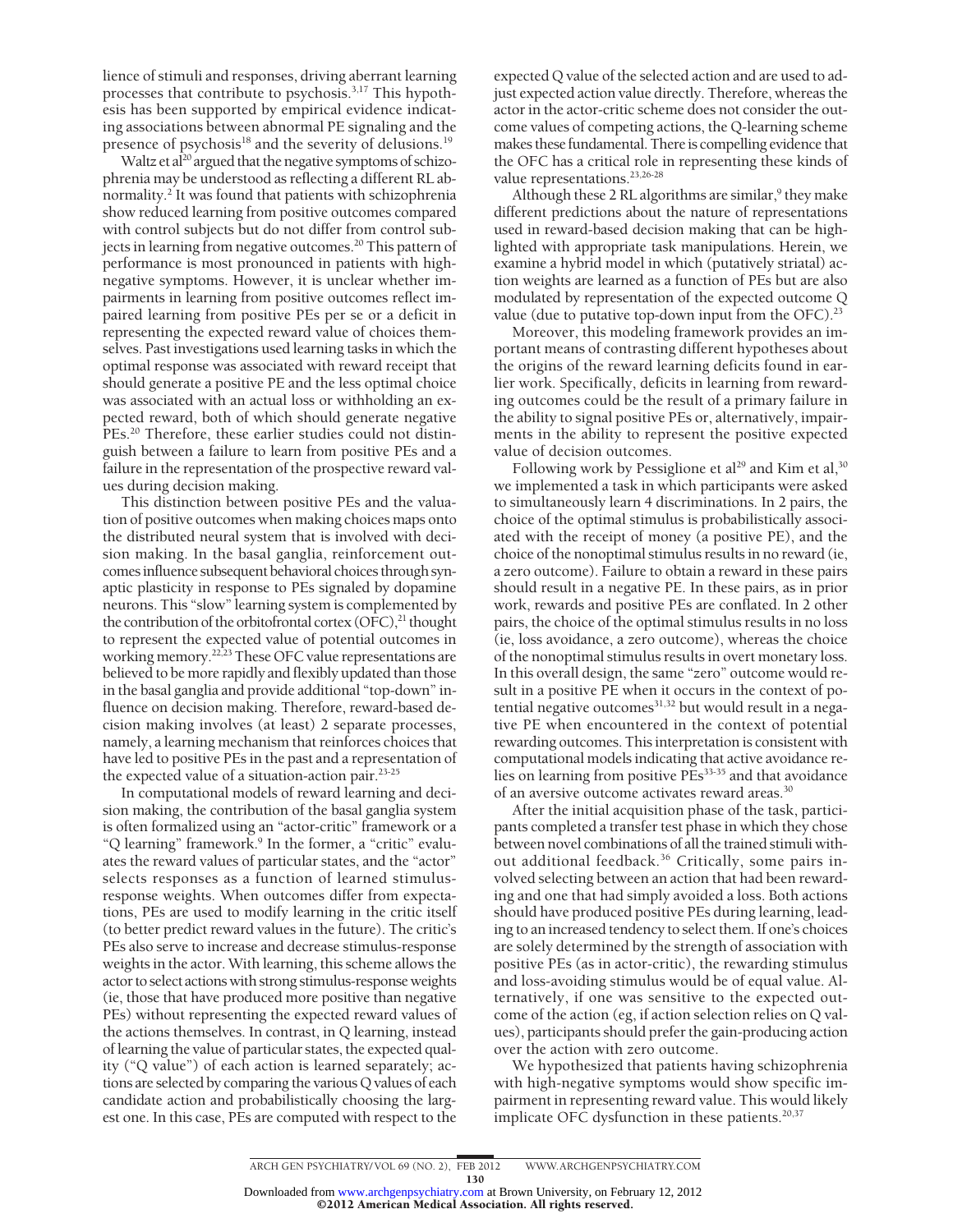| <b>Variable</b>                       | <b>HC Group</b><br>$(n = 28)$                   | <b>LNS Group</b><br>$(n = 22)$ | <b>HNS Group</b><br>$(n = 25)$ | P Value |
|---------------------------------------|-------------------------------------------------|--------------------------------|--------------------------------|---------|
|                                       | <b>Demographic and Clinical Characteristics</b> |                                |                                |         |
| Age, mean (SD), y                     | 41.18 (9.41)                                    | 44.77 (9.13)                   | 41.84 (10.73)                  | .85     |
| Education, mean (SD), y               |                                                 |                                |                                |         |
| Participant                           | 14.82 (1.87)                                    | 13.05(1.40)                    | 11.83(1.86)                    | < .001  |
| Maternal                              | 13.07 (2.22)                                    | 14.11 (2.76)                   | 12.47 (2.89)                   | .16     |
| Paternal                              | 13.48 (2.65)                                    | 14.90 (3.21)                   | 12.39 (3.82)                   | .05     |
| Sex, No.                              |                                                 |                                |                                |         |
| Male                                  | 17                                              | 14                             | $21 -$                         | .15     |
| Female                                | 11                                              | 8                              | $\overline{4}$                 |         |
| Race/ethnicity, No.                   |                                                 |                                |                                |         |
| African American                      | 13                                              | $6\phantom{1}$                 | $12 -$                         |         |
| White                                 | 14                                              | 15                             | 11                             | .23     |
| Other                                 | $\mathbf{1}$                                    | $\mathbf{1}$                   | $2 -$                          |         |
| Antipsychotic medication regimen, No. |                                                 |                                |                                |         |
| Haloperidol or fluphenazine only      | $\cdots$                                        | $\overline{c}$                 | 5                              | .       |
| Clozapine only                        | $\cdots$                                        | 6                              | 3                              | .       |
| Other second generation               | $\cdots$                                        | $\overline{7}$                 | 5                              | .       |
| Clozapine plus another antipsychotic  | $\cdots$                                        | $\overline{5}$                 | 9                              | .       |
| Other combination                     | $\cdots$                                        | $\overline{2}$                 | 3                              | .       |
|                                       | Neuropsychological Test Data, mean (SD)         |                                |                                |         |
| Clinical rating score                 |                                                 |                                |                                |         |
| <b>BPRS</b> total                     |                                                 | 34.00 (6.05)                   | 41.08 (8.19)                   | .01     |
| <b>BPRS</b> positive cluster          |                                                 | 2.24(1.08)                     | 2.79(1.39)                     | .14     |
| <b>BPRS</b> negative cluster          | $\cdots$                                        | 1.69(0.65)                     | 2.18(0.79)                     | .03     |
| <b>BPRS</b> disorganized cluster      | $\cdots$                                        | 1.31(0.28)                     | 1.47(0.42)                     | .13     |
| <b>SANS</b> total                     | $\cdots$                                        | 22.91 (2.35)                   | 36.96 (10.70)                  | < .001  |
| <b>Calgary Depression Scale score</b> | $\cdots$                                        | 1.96(2.10)                     | 2.84(3.13)                     | .27     |
| Standard neuropsychology score        |                                                 |                                |                                |         |
| <b>WRAT</b>                           | 104.50 (14.55)                                  | 95.68 (15.72)                  | 96.08 (13.93)                  | .06     |
| <b>WTAR</b>                           | 105.50 (13.83)                                  | 96.45 (13.32)                  | 97.52 (15.89)                  | .05     |
| <b>WASI</b>                           | 110.64 (13.65)                                  | 96.55 (14.96)                  | 97.48 (12.34)                  | < .001  |
| <b>MATRICS</b> battery                | 48.50 (12.10)                                   | 28.14 (13.82)                  | 29.80 (11.21)                  | < .001  |

Abbreviations: BPRS, Brief Psychiatric Rating Scale; HC, healthy control; HNS, high-negative symptom; LNS, low-negative symptom; MATRICS, Measurement and Treatment Research to Improve Cognition in Schizophrenia Consensus Cognitive; SANS, Scale for the Assessment of Negative Symptoms; WASI, Wechsler Abbreviated Scale of Intelligence; WRAT, Wide Range Achievement Test 4; WTAR, Wechsler Test of Adult Reading.

### METHODS

### **PARTICIPANTS**

Forty-seven patients (45 outpatients and 2 inpatients) meeting *DSM-IV*<sup>38</sup> criteria for schizophrenia (n=42) or schizoaffective disorder (n=5) and 28 demographically similar volunteer healthy control (HC) subjects participated in the study. All patients had been on a stable medication regimen for at least 4 weeks at the time of testing and were considered clinically stable by treatment providers. The outpatients were recruited from the Maryland Psychiatric Research Center and from local clinics. The 2 inpatients were recruited from the Maryland Psychiatric Research Center Treatment Research Unit. All were taking antipsychotic medication (**Table**). Fifteen patients were also treated with antidepressants, 9 with mood stabilizers, 7 with anxiolytic agents, and 6 with anticholinergic medication.

The HCs were recruited from the community via randomdigit dialing and word of mouth among recruited participants. They had no current Axis I or Axis II diagnoses as established by the Structured Clinical Interview for *DSM-IV*–Axis I Disorders<sup>39</sup> and Structured Interview for *DSM-IV* Personality,<sup>40</sup> reported no family history of psychosis, and were taking no psychotropic medications. All participants had no history of significant neurological injury or disease and reported no significant medical or substance use disorders. All participants provided informed consent for a protocol approved by the University of Maryland Institutional Review Board.

Patients were divided into a high-negative symptom (HNS) group and a low-negative symptom group (LNS) by a median split on the sum of the avolition and anhedonia global items on the Scale for the Assessment of Negative Symptoms.<sup>41</sup> These items were selected because they have been found to reflect a single factor $42,43$  and are more theoretically relevant to reward learning than the "restricted affect" factor of the Scale for the Assessment of Negative Symptoms.

The 3 groups did not significantly differ in age, sex, or race/ ethnicity (Table). The HC group had more years of education than both patient groups, and the LNS group completed more years of education than the HNS group. Both patient groups had moderate symptom severity, as indicated by their Brief Psychiatric Rating Scale<sup>44</sup> total scores. When Brief Psychiatric Rating Scale factors<sup>45</sup> were examined, the HNS group had greater severity on the negative cluster symptom factor, while the 2 patient groups did not differ on the positive cluster or disorganized cluster factors.

### **NEUROPSYCHOLOGICAL TESTING**

All participants completed measures of word reading,  $46,47$  general intelligence,<sup>48</sup> and the MATRICS (Measurement and Treatment Research to Improve Cognition in Schizophrenia Consensus Cognitive) battery.<sup>49</sup> The HC group scored significantly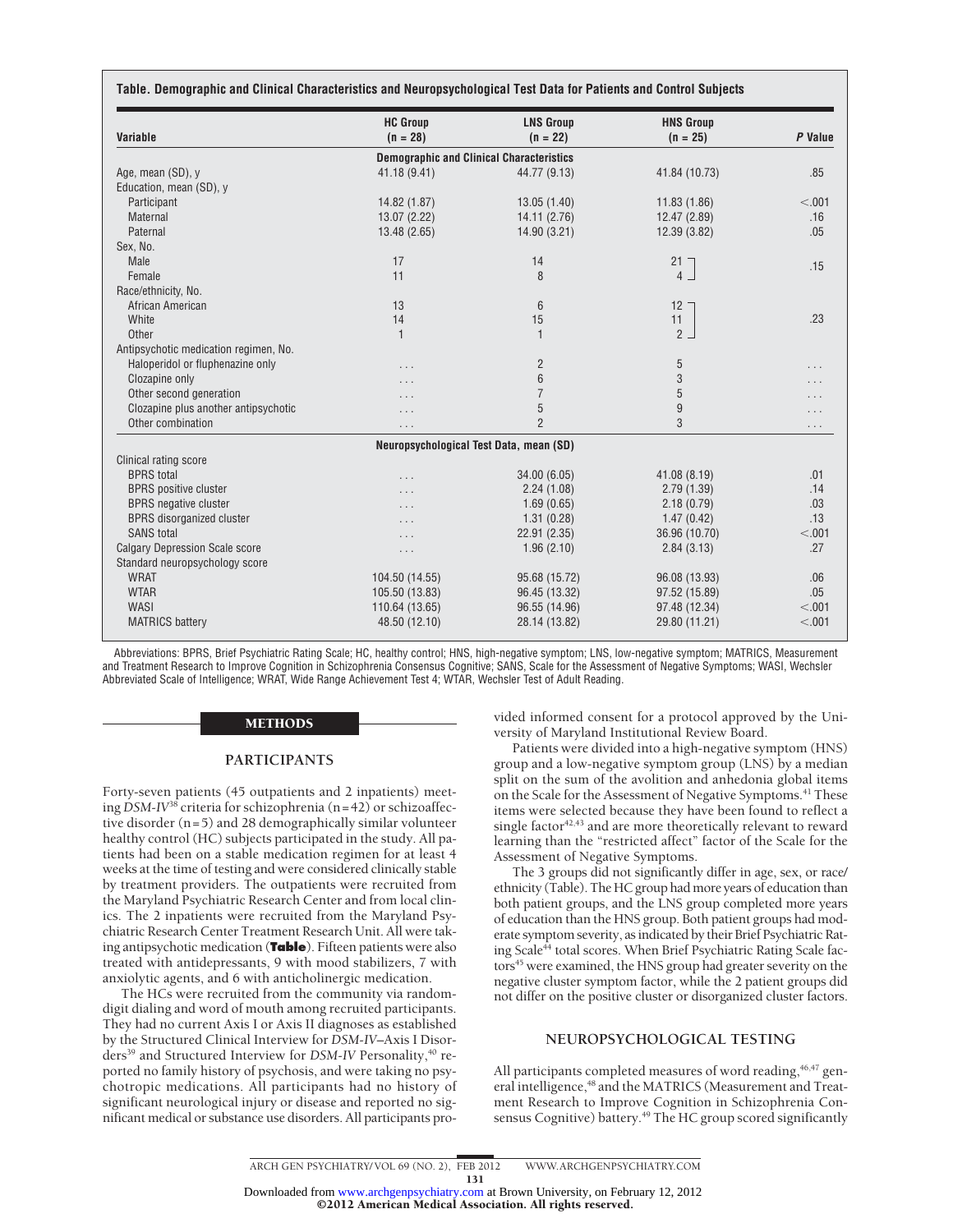

**Figure 1.** Example of reinforcement learning task stimuli and feedback. A, Feedback delivered after a correct choice (indicated by a blue border) in the reward trials. B, Feedback delivered following an incorrect choice. C, Feedback delivered following a correct choice in the loss-avoidance trials. D, Feedback delivered following an incorrect choice.

higher than both patient groups on all standard measures (Table). The 2 patient groups showed almost identical performance on all standard cognitive measures.

### **RL TASK**

The learning task was administered via commercially available software (E-Prime; Psychology Software Tools) and was run on a laptop computer with a 17-in monitor. Stimuli were color images of landscapes appearing on a gray background. Participants were presented with 4 pairs of landscape items, 1 pair at a time (**Figure 1**). Two pairs involved potential gain; if the correct item was selected, participants saw an image of a nickel coupled with the word "Win!," whereas if the incorrect item was selected, they saw "Not a winner, Try again!" The correct response was reinforced on 90% of trials in one pair and on 80% of trials in the other pair. Two other pairs involved learning to avoid losses; in these pairs, selection of the correct response received the feedback "Keep your money!," whereas selection of the incorrect item resulted in the feedback "Lose!" Therefore, if the best item in the loss-avoiding pairs was selected, participants avoided a loss 90% or 80% of the time. A brief 12-trial practice session was administered to ensure task comprehension, followed by 160 learning trials with all pair types presented in a randomized order. Each pair was shown 40 times during training. To examine learning, the 160 trials were divided into 4 learning blocks of 40 trials.

Following training, the transfer test phase was presented. In these 64 trials, the original 4 training pairs were each presented 4 times, and the 24 novel pairings were each presented twice. For novel pairings, each trained item was presented with every other trained item (ie, an item that had been a 90% winner was paired with both items from the 80% gain pair, the 90% loss-avoidance pair, and the 80% loss-avoidance pair). Partici-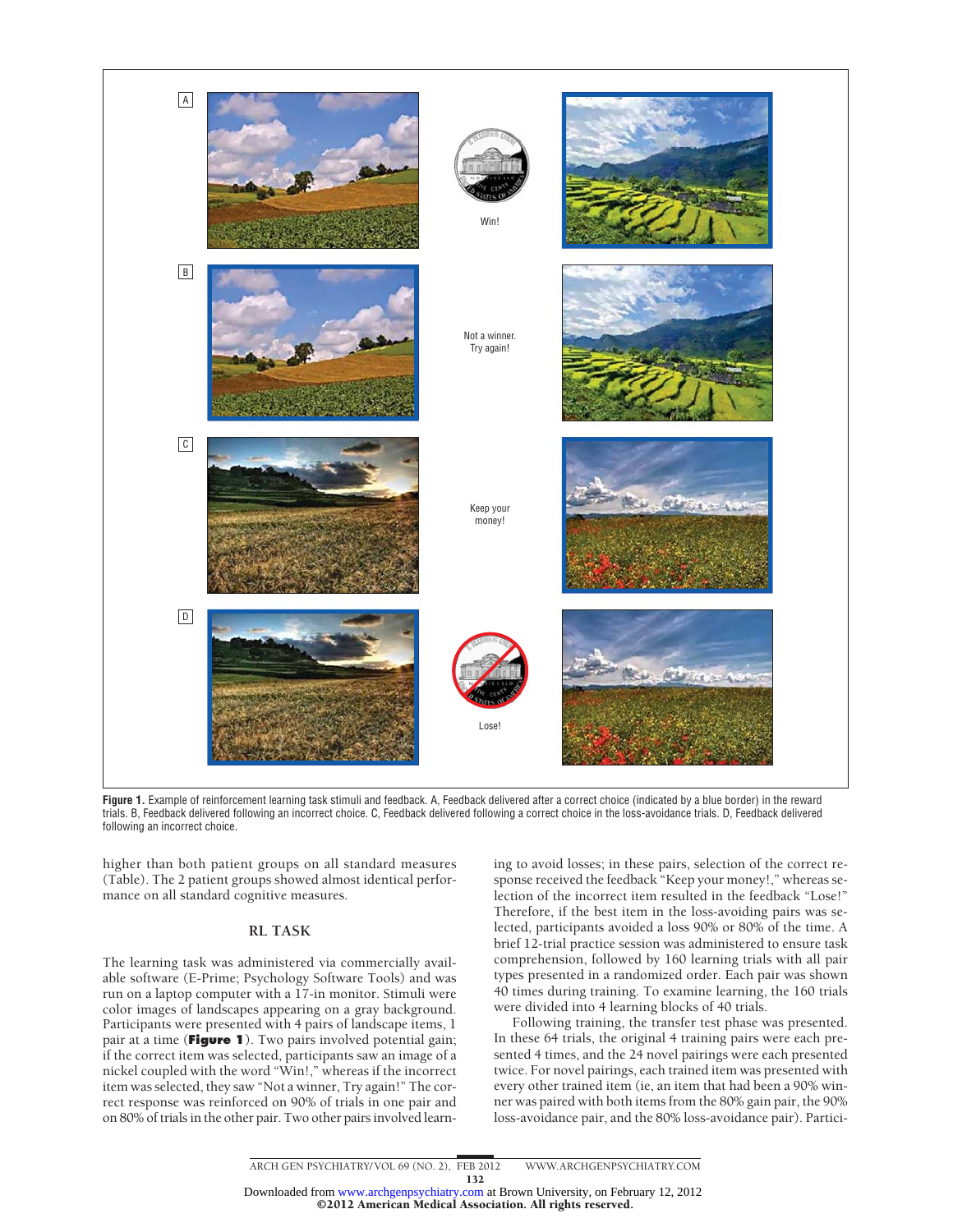

Figure 2. Differences in reinforcement learning among patients and healthy control (HC) subjects in 90% and 80% probability gain and loss-avoidance conditions. A and B, Performance in the 90% and 80% gain conditions, respectively. C and D, Performance in the 90% and 80% loss-avoidance conditions, respectively. HNS indicates high-negative symptom; LNS, low-negative symptom.

pants were instructed to pick the item in the pair that they thought was "best" based on their earlier learning. No feedback was administered during this phase.

### **COMPUTATIONAL MODEL**

We examined the ability of the following 3 different models to fit each participant's trial-by-trial sequence of choices across training and transfer test phases: (1) a standard actor-critic architecture simulating pure basal ganglia–dependent learning, (2) a pure Q-learning model simulating action selection as a function of learned expected reward value, and (3) a hybrid model in which an actor-critic is "augmented" by a Q-learning component meant to capture the top-down influence of OFC value representations onto striatum. See the Appendix, eFigure 1, and eFigure 2 (http://www.archgenpsychiatry.com).

### **STATISTICAL ANALYSIS**

An omnibus repeated-measures analysis of variance (ANOVA) was first conducted with a between-subject factor of group (HC, LNS, and HNS) and within-subject factors for feedback valence (gain vs loss avoidance), probability (90% and 80%), and learning block (blocks 1-4). Hyun-Feldt correction was applied if assumption of sphericity was violated; unless indicated, sphericity was not violated, and no correction was made. Significant interactions were followed by a series of ANOVA and post hoc least significant difference (LSD) test contrasts examining differences in block 4 performances. To examine the balance of learning from gain vs loss avoidance, we subtracted block 4 learning achieved from gain from that achieved from

loss avoidance, testing for group differences using ANOVA, followed by within-group paired-sample *t* test. Transfer test phase performance was examined using 1-way ANOVA, followed by LSD post hoc contrasts.

### RESULTS

### **BEHAVIORAL FINDINGS**

As shown in **Figure 2**A, the HC group and the LNS group demonstrated robust learning in the 90% gain condition, with the HNS group demonstrating limited learning. In contrast, the groups performed similarly in the 80% gain condition (Figure 2B). The loss-avoidance learning blocks produced different results. Here, the HNS group matched or performed at slightly higher levels than the other 2 groups, suggesting that their learning is more effectively driven by loss avoidance than by gain seeking (Figure 2C and D).

The omnibus repeated-measures ANOVA with factors of group, feedback valence, probability, and learning block yielded main effects of probability (better performance in the 90% condition than the 80% condition;  $F_{1,72}$ =6.08, *P*=.02), learning block (better performance over time;  $F_{3,216}$ =18.34, *P*<.001), and a probability- $\times$ -group interaction (where both the HC group and the LNS group show better performance in the 90% condition than the 80% condition, while the HNS group shows similar performance with both probabilities;  $F_{2,72}$ =3.89,  $P$ =.03). In addition, there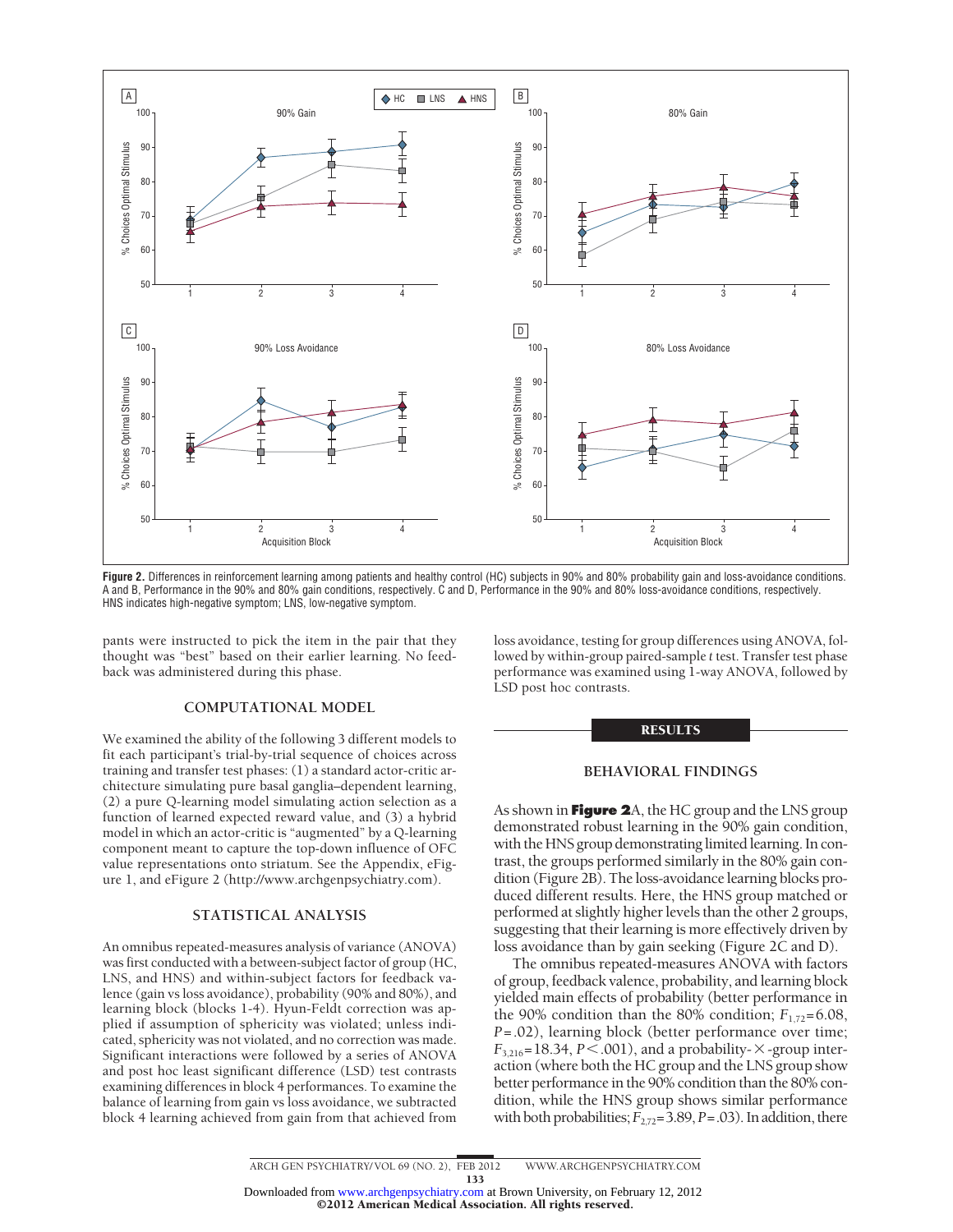

**Figure 3.** Performance on the gain and loss-avoidance difference score among patients and healthy control (HC) subjects. The difference score was calculated using block 4 performance. Scores above zero indicate better learning from gain than from loss avoidance, while scores below zero indicate better learning from loss avoidance than from gain. HNS indicates high-negative symptom; LNS, low-negative symptom.

was a significant feedback valence– $\times$ –learning block interaction  $(F_{6,72} = 4.42, P = .005)$ , qualified by a trend toward a feedback valence– $\times$ –learning block– $\times$ -group interaction  $(F_{6,72}=2.22, P=.06$  after Hyun-Feldt correction). This last interaction suggests that the groups learned differently over time as a function of whether they were learning from rewards or from loss avoidance.

To assess whether feedback valence differentially affected final performance levels, we conducted a 2 feedback valence– $\times$ –2 probability– $\times$ –3 group repeatedmeasures ANOVA with block 4 performance as the dependent variable because it captured asymptotic learning levels. This analysis produced a significant main effect of probability (*F*1,72=4.77, *P*=.03 [90% greater than 80% stimuli]) and a significant group- $\times$ –feedback valence interaction  $(F_{2,72} = 4.51, P = .01)$  (ie, the groups learned differently as a function of feedback valence). The probability-  $\times$ -group interaction fell short of significance ( $F_{2,72}$ =2.43, *P*=.10); no other effects approached significance. Oneway ANOVAs examining performance for each of the 4 stimulus pairs were conducted to explore the nature of the feedback valence– $\times$ -group interaction. The only significant overall group difference was found on the 90% rewarded stimulus  $(F_{2,74}=3.83, P=.03)$ . Post hoc LSD contrasts indicated that the HC group demonstrated significantly greater learning on this stimulus than the HNS group (*P*=.007); no other contrasts were significant.

To further examine feedback valence effects on learning, we computed difference scores for both the 90% and 80% conditions between end acquisition performance on gain-seeking trials and loss-avoidance trials (**Figure 3**). A positive difference score indicated better learning from gain, while a negative difference scores indicated better learning from loss avoidance. Individual 1-way ANOVAs indicated that the 3 groups differed significantly on the 90% pairs (*F*2,72=4.56, *P*=.01). Post hoc LSD contrasts indicated significantly better learning from gain than from loss avoidance in the HC group than in the HNS group (*P*=.01); all other contrasts and tests of other pairs were nonsignificant.

Finally, we conducted within-group paired-sample *t* tests to test the comparative influence of learning achieved from gain vs loss avoidance at each probability level. There was only one statistically significant difference: the HNS group learned significantly more from the 90% loss-avoidance stimulus than from the 90% gain stimulus  $(P < .05)$ .

### **TRANSFER TEST PHASE PERFORMANCE**

Performance on 9 types of novel stimulus pairings was examined for the transfer test phase (Appendix, eFigure 1, eFigure 2, and **Figure 4**C). Pairings in which participants were confronted with the most frequently rewarded stimuli (FW in the figures) and the stimuli that most reliably avoided losses (FLA in the figures) provided the critical test of the hypothesis that the HNS group showed a specific impairment in representation of expected positive value of decision outcomes rather than learning from positive PEs. The 1-way ANOVA examining differences among the groups was significant  $(F_{2.74} = 5.81, P = .005)$ , with post hoc LSD comparisons indicating a significant difference between the HC group and the HNS group (*P*=.001) and an approach toward a significant difference between the LNS group and the HNS group (*P*=.06). As shown in Figure 4C, the HC group showed a robust preference for frequently rewarded stimuli over loss avoiders, consistent with the pattern expected if they were representing the positive expected value of the stimuli rather than relying on the number of times a stimulus has been associated with a positive PE. In contrast, the HNS group showed no preference for gain relative to loss avoiders, indicating that their preferences were based on the accumulation of positive PEs and did not take into account the value associated with those positive PEs. Although we assessed whether there were significant differences between groups in other stimulus–feedback valence comparisons, no other statistically significant differences were found.

An alternative explanation for our results is that the lack of preference for gain over loss avoidance in the HNS group might be due to difficulty in learning about rewards in general. However, as shown in Figure 4, the HNS group demonstrated a robust preference for frequently rewarded stimuli over frequently losing (FW vs FL in the figure) stimuli during the transfer test phase, with no differences observed among the 3 groups (overall  $F_{2,74}$ = 2.06, *P*=.14). Furthermore, the HNS group preferred frequently rewarded stimuli over infrequently rewarded stimuli (FW vs IW in the figure). Therefore, the failure to prefer "winners" over loss avoiders cannot be explained by a failure to have learned which stimuli were associated with reward receipt.

We also examined the preference for frequent loss avoiders over infrequent winners (FLA vs IW in the figures). All 3 groups had a robust preference for the loss avoiders, despite the fact that the infrequent winner actually had a slightly positive expected value that was higher than that of loss avoiders. Therefore, all 3 groups preferred the stimulus that was more frequently associated with a positive PE over a choice that had a higher expected value but was also associated with more frequent negative PEs during learning.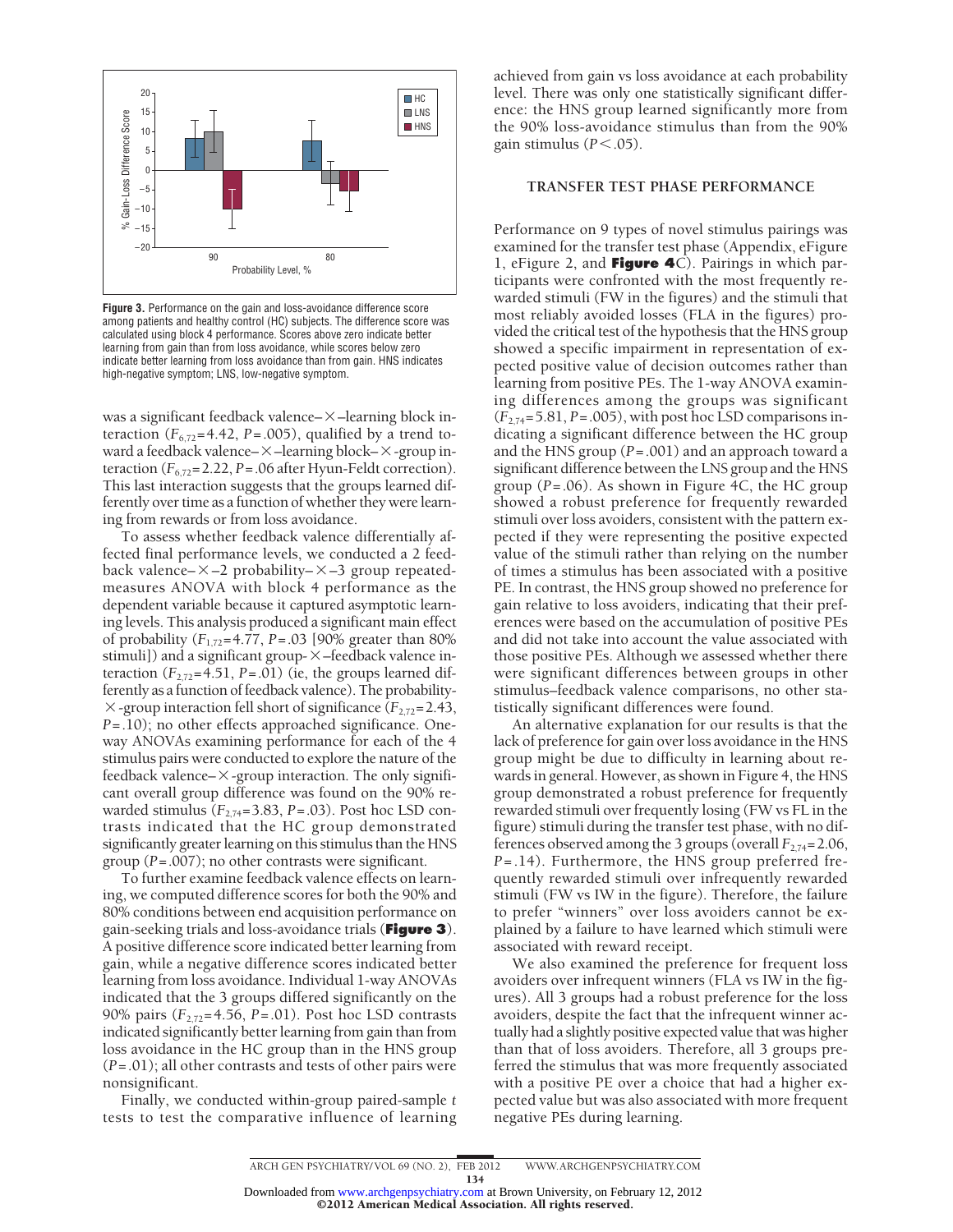

**Figure 4.** Observed and model simulation results for end acquisition and transfer test phase performance in patients and healthy control (HC) subjects. A and B, Observed (A) and simulated (B) end acquisition performance across groups, showing how the modeled controls had a preference for learning from gains relative to losses, an effect that is reduced in the low-negative symptom (LNS) group and absent in the high-negative symptom (HNS) group. C and D, Observed transfer test phase performance (C) and simulation results (D). Note that the simulations capture the reduced preference for frequent winners (FW) over frequent loss avoiders (FLA) in the HNS group (the only significant difference in the behavioral analyses of the transfer test phase pairs), coupled with a preserved preference for frequent winners over frequent losers (FL) and infrequent winners (IW). All groups and simulated groups show a preference for frequent loss avoiders over infrequent winners, despite having lower expected value.

### **EFFECTS OF ANTIPSYCHOTIC MEDICATION**

We calculated haloperidol equivalents for antipsychotic medication dosage for each patient using Expert Consensus Panel guidelines.<sup>50</sup> There was no difference in overall antipsychotic burden between the HNS group and the LNS group (*t*=0.58, *P*=.56). Furthermore, we found no significant correlations between medication dosage and any measures of acquisition, training, or transfer test phase performance. These results suggest that antipsychotic burden is unlikely to account for our findings; however, we cannot rule out an effect of antipsychotic medication on performance that might only be observed by studying nonmedicated patients.

### **COMPUTATIONAL MODELING**

The goal of computational modeling was to provide quantitative fits of the overall pattern of acquisition and transfer test phase data by each of 3 models (Appendix, eFigure 1, and eFigure 2). Figure 4B and D show that the bestfitting model reproduces the central features of the data in both training and transfer test phases, including better learning from gain than from loss avoidance (Figure 4B) and preference for frequent winners over frequent loss avoiders at the transfer test phase in the HC group (Figure 4D). Both of these effects are severely attenuated in the HNS group. The simple actor-critic model was insufficient for the HC group because it captured neither (1) more robust acquisition for winners vs loss avoiders (Figure 4A) nor (2) the observed robust preference for winners over loss avoiders at the transfer test phase. The pure Q-learning model could not account for the observed preference of frequent loss avoiders (FLA in the figures) compared with infrequent winners (IW in the figures) across all groups because infrequent winners have higher expected value (**Figure 5**B). The critical results are that the hybrid actorcritic–Q-learning model provided the best overall fit to the data and that the HNS group differed from the HC group and the LNS group specifically by demonstrating a reduced Q-learning component.

We tested whether the fitted parameter values from the hybrid model differed by group using ANOVA. We found a main effect of group for the mixing parameter  $c$  (Figure 5A)  $(F_{2.67} = 3.8, P = .03)$ , indicating a significant difference between groups in the degree to which the Q-value component influenced choices. Follow-up analyses revealed significantly lower contribution of Q valuesfor the HNS group compared with the HC group (*t*=2.77, *P*=.008), as well as a trend in the comparison of the LNS group with the HC group  $(t=1.70, P=.09)$ . As shown in Figure 5A, the HC group data were characterized by greater influence of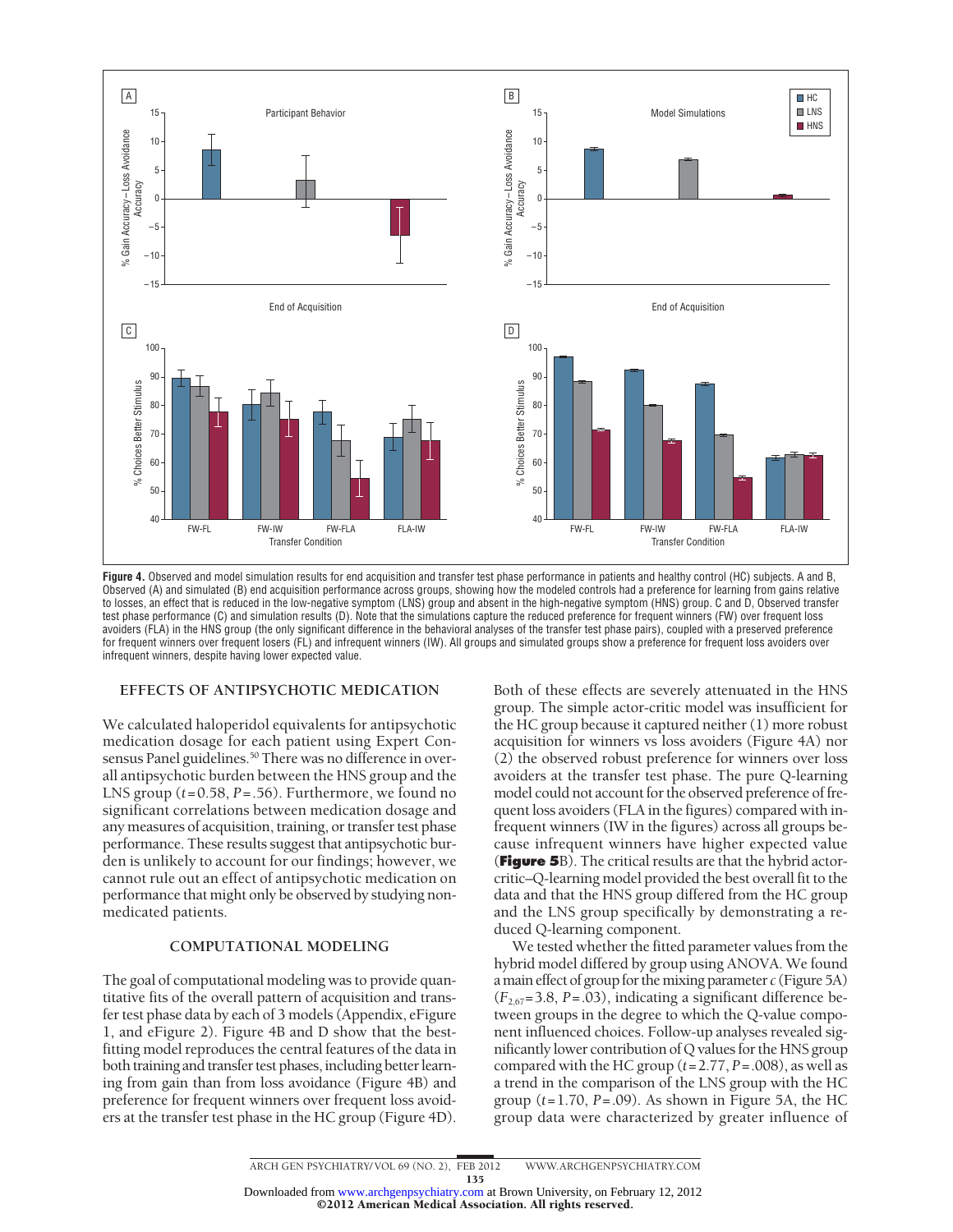

**Figure 5.** The relative contribution of Q learning and actor-critic learning to behavioral choices. A, Greater contribution of Q learning in healthy control (HC) subjects relative to the patient groups. Only the contrast between the HC group and the high-negative symptom (HNS) group was statistically significant. B, Predicted performance in a model of pure actor-critic (AC) or pure Q learning (Q) in the 2 diagnostic transfer test phase pairs. The Q model shows clear preference for frequent winners (FW) over frequent loss avoiders (FLA), whereas the actor-critic model does not. The 2 models show opposite preferences for frequent loss avoiders over infrequent winners (IW). One thousand model simulations were run to generate these predictions using parameters fit to the controls, but the pattern is robust to parameter changes. LNS indicates low-negative symptom.

Qlearning than actor-criticlearning, whereas the HNS group showed the opposite pattern.

### **COMMENT**

These results provide insight into the origins of avolition and anhedonia in schizophrenia. First, patients with the most severe negative symptoms demonstrate deficits in learning from rewarding outcomes. This deficit is not a manifestation of a general learning impairment because the HNS group performed at levels similar to those of the HC group when learning to avoid losses. Second, in the transfer test phase, the HNS group did not show a preference for a frequently rewarded stimulus over a frequent loss avoider; that is, they were less able to take expected reward values into account during decision making; therefore, decisions were based on stimulusresponse weights learned from prior PEs.

This is an RL formula for avolition: patients are better able to learn actions that lead to the avoidance of punishing outcomes than they are to learn actions that lead to positive outcomes. This pattern of data suggests that negative symptoms are not associated with reduced learning from positive PEs per se, as previously suggested, but rather with impairment in the representation of positive expected value to guide decisions. This conclusion is consistent with other data suggesting that negative symptoms are associated with deficits in reward-based tasks that depend on prefrontal or orbitofrontal cortical function.20,37,51

It is notable that the LNS group differed minimally from the HC group in RL behavior, with no statistically significant differences observed. Therefore, RL impairments may not be characteristic of all patients with schizophrenia but may be most evident in patients with HNS. Furthermore, the fact that the performance of the LNS group approached that of the HC group demonstrates that

RL deficits are not caused by the use of antipsychotic medications: both patient groups were similarly medicated, and only the HNS group showed a deficit in learning from gain. Further study is needed in medication-free patients to address this question more definitively.

How do we account for impairment in learning from rewards with spared loss-avoidance learning in patients with HNS? Herein, the computational modeling serves to constrain our interpretation by providing a formalization of behavioral deficits grounded by a convergence of theoretical, cognitive, and neuroscientific constructs.<sup>52</sup> By reducing the Q-learning contribution, which is thought to reflect the top-down influence of the OFC, we were able to closely simulate the pattern of data observed in both the training and transfer test phases in the HNS group. Insofar as the role of Q learning in the model is consistent with current evidence about OFC function,53,54 the modeling results provide proof of principle that this type of mechanism can account for the origins of severe negative symptoms. Clearly, this is an oversimplification because many other neuromodulatory systems and anatomic areas are involved in reward learning and may be implicated in the impairments documented herein. However, the modeling results demonstrate that it is possible to account for patient behavior in our task environment with a simple RL approach. The finding that patients and the HC group differed not only within the parameters of a given model but also in the best-fitting model itself implies that caution should be applied when interpreting functional imaging or behavioral data that assume that patients and control subjects are using the same neural and cognitive strategy (ie, the same model).

Overall, our data suggest that abnormalities in the reward system of patients with HNS are more strongly due to abnormalities in the cortical (representational) part of the reward system than to the basic machinery of dopamine signaling in the basal ganglia and limbic system. The representation of goal-directed action-outcome associations has been shown to rely on prefrontal cortical function,<sup>55</sup> and degraded prefrontal cortical representations may explain why the HNS group showed no preference for a gain-producing stimulus over a loss-avoiding stimulus, despite the fact that one was associated with a positive outcome and another with a zero outcome. These interpretations also converge with findings suggesting that negative symptoms are associated with a reduced tendency to make strategic exploratory responses to determine whether better rewards may be available than those experienced thus  $far$ ,<sup>37</sup>, the same pattern observed in healthy individuals with the *COMT* Val/Val genotype<sup>56</sup> and associated with prefrontal cortical activation.<sup>57</sup>

Other findings from our group are consistent with the results reported herein. Waltz et al<sup>20</sup> reported that patients with schizophrenia showed impaired learning from frequently rewarded stimuli but showed intact avoidance of infrequently rewarded stimuli. In a reanalysis of that data set stimulated by the present findings, it was clear that patients in the HNS group drove the impaired reward learning effect (Appendix, eFigure 1, and eFigure 2). Furthermore, in functional magnetic resonance imaging, Waltz et al<sup>57</sup> showed intact modulation of blood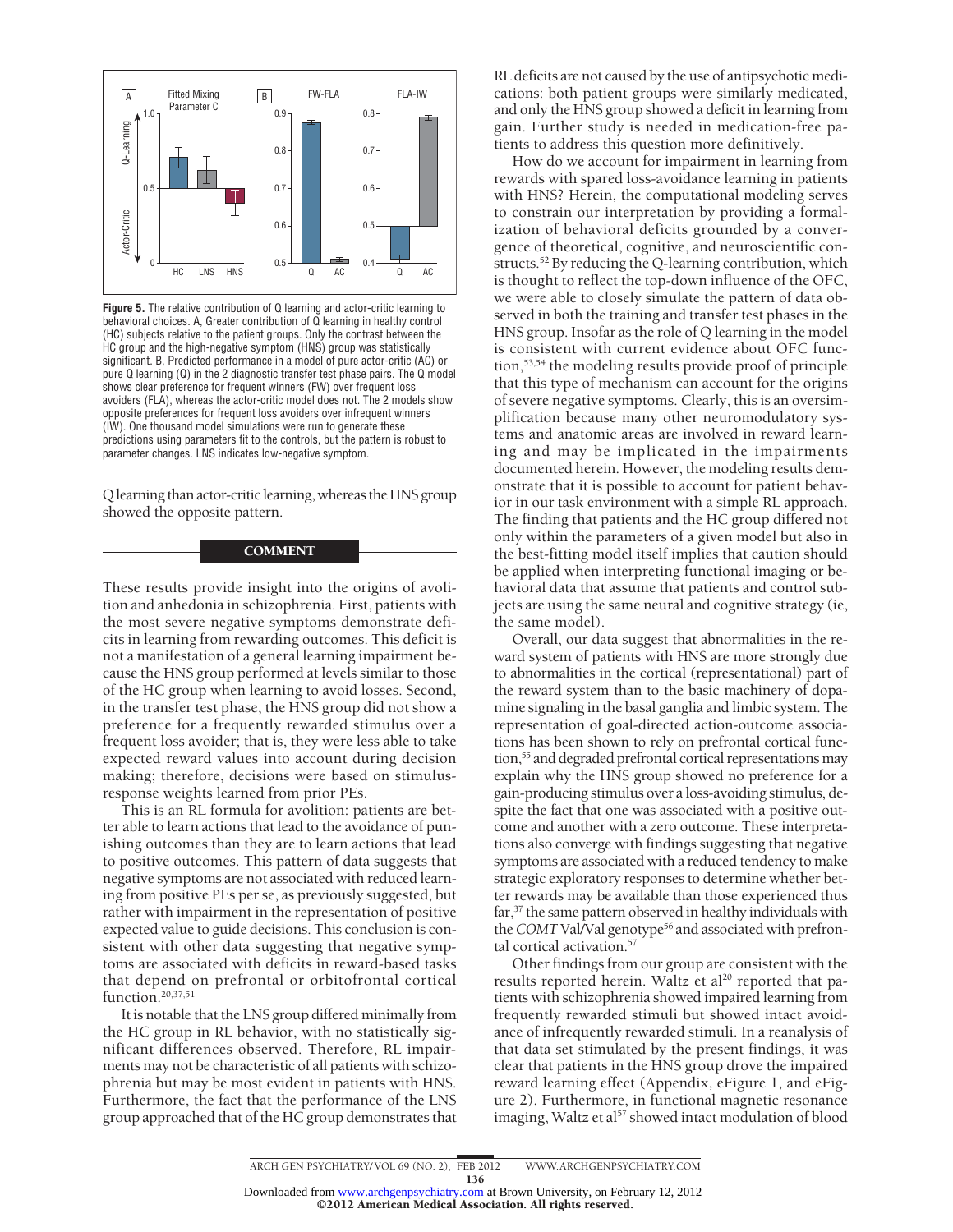oxygenation level–dependent signal response in the striatum in response to negative PEs but showed decreased signal in response to reward receipt. In addition, Waltz et al<sup>20</sup> and Strauss et al<sup>37</sup> demonstrated impairments in learning from positive rewards and spared learning from negative outcomes using "Go" vs "NoGo" learning paradigms with different behavioral end points. The present experiment extends these findings in a critical fashion by implicating the abnormal valuation of positive outcomes in patients' blunted learning from positive PEs associated with rewards.

Most work investigating PE signaling in schizophrenia has focused on the possibility that aberrant positive PEs may underlie positive symptoms.<sup>18,19,58</sup> Our focus is different, and the present design is not optimal for detecting aberrant positive PEs. Therefore, our results do not contradict prior studies but rather suggest that PEdriven RL models may also offer a means of understanding negative symptoms.

The origin of negative symptoms remains a major puzzle. By definition, such symptoms are the absence of normal function. Yet, such an absence must implicate the presence of an underlying causal mechanism. Our data suggest that patients with HNS fail to represent the relative value of different rewards when making decisions, while avoiding losses and punishing outcomes. This is an RL formula for avolition, likely resulting in a narrowing of patients' behavioral repertoires and a failure to activate behavior to accomplish goals.

**Submitted for Publication:** February 2, 2011; final revision received July 29, 2011; accepted August 4, 2011. **Correspondence:** James M. Gold, PhD, Department of Psychiatry, Maryland Psychiatric Research Center, University of Maryland School of Medicine, PO Box 21247, Baltimore, MD 21228 (jgold@mprc.umaryland.edu).

**Financial Disclosure:** Dr Gold receives royalty payments from the Brief Assessment of Cognition in Schizophrenia and has consulted for Merck, Pfizer, Solvay, GlaxoSmithKline, and AstraZenaca.

**Funding/Support:** This work was supported by grant R01 MH080066 from the National Institute of Mental Health. **Role of the Sponsors:** The funding organization had no role in the design or conduct of the study; the collection, management, analysis, or interpretation of the data; or in the preparation, review, or approval of the manuscript.

**Previous Presentation:** This study was presented at the 13th International Congress on Schizophrenia Research; April 5, 2011; Colorado Springs, Colorado.

**Online-Only Material:** The Appendix, eFigure 1, and eFigure 2 are available at http://www.archgenpsychiatry .com.

**Additional Contributions:** Sharon August, MA; Leeka Hubzin, MA; Jacqueline Kiwanuka, MBA; and Dhivya Pahwa, BA, contributed to the study.

#### **REFERENCES**

- 1. Barch DM, Dowd EC. Goal representations and motivational drive in schizophrenia: the role of prefrontal-striatal interactions. *Schizophr Bull*. 2010;36(5):919- 934.
- 2. Gold JM, Waltz JA, Prentice KJ, Morris SE, Heerey EA. Reward processing in

schizophrenia: a deficit in the representation of value. *Schizophr Bull*. 2008; 34(5):835-847.

- 3. Kapur S. Psychosis as a state of aberrant salience: a framework linking biology, phenomenology, and pharmacology in schizophrenia. *Am J Psychiatry*. 2003; 160(1):13-23.
- 4. Heinz A, Schlagenhauf F. Dopaminergic dysfunction in schizophrenia: salience attribution revisited. *Schizophr Bull*. 2010;36(3):472-485.
- 5. Schultz W. Predictive reward signal of dopamine neurons. *J Neurophysiol*. 1998;  $80(1):1-27$
- 6. Schultz W. Getting formal with dopamine and reward.*Neuron*. 2002;36(2):241-263.
- 7. Montague PR, Dayan P, Sejnowski TJ. A framework for mesencephalic dopamine systems based on predictive Hebbian learning. *J Neurosci*. 1996;16(5): 1936-1947.
- 8. Montague PR, Hyman SE, Cohen JD. Computational roles for dopamine in behavioural control. *Nature*. 2004;431(7010):760-767.
- 9. Sutton RS, Barto AG. *Reinforcement Learning: An Introduction.* Cambridge, MA: MIT Press; 1998.
- 10. Dayan P, Daw ND. Decision theory, reinforcement learning, and the brain. *Cogn Affect Behav Neurosci*. 2008;8(4):429-453.
- 11. Maia TV. Reinforcement learning, conditioning, and the brain: successes and challenges. *Cogn Affect Behav Neurosci*. 2009;9(4):343-364.
- 12. Cohen MX, Frank MJ. Neurocomputational models of basal ganglia function in learning, memory and choice. *Behav Brain Res*. 2009;199(1):141-156.
- 13. Davis KL, Kahn RS, Ko G, Davidson M. Dopamine in schizophrenia: a review and reconceptualization. *Am J Psychiatry*. 1991;148(11):1474-1486.
- 14. Laruelle M, Abi-Dargham A. Dopamine as the wind of the psychotic fire: new evidence from brain imaging studies. *J Psychopharmacol*. 1999;13(4):358-371.
- 15. Carlsson A. Does dopamine play a role in schizophrenia? *Psychol Med*. 1977;7 (4):583-597.
- 16. Kapur S, Mamo D. Half a century of antipsychotics and still a central role for dopamine D2 receptors. *Prog Neuropsychopharmacol Biol Psychiatry*. 2003;27(7): 1081-1090.
- 17. Kapur S, Mizrahi R, Li M. From dopamine to salience to psychosis—linking biology, pharmacology and phenomenology of psychosis. *Schizophr Res*. 2005; 79(1):59-68.
- 18. Murray GK, Corlett PR, Clark L, Pessiglione M, Blackwell AD, Honey G, Jones PB, Bullmore ET, Robbins TW, Fletcher PC. Substantia nigra/ventral tegmental reward prediction error disruption in psychosis. *Mol Psychiatry*. 2008;13(3): 239-, 267-276.
- 19. Corlett PR, Murray GK, Honey GD, Aitken MR, Shanks DR, Robbins TW, Bullmore ET, Dickinson A, Fletcher PC. Disrupted prediction-error signal in psychosis: evidence for an associative account of delusions. *Brain*. 2007;130(pt 9): 2387-2400.
- 20. Waltz JA, Frank MJ, Robinson BM, Gold JM. Selective reinforcement learning deficits in schizophrenia support predictions from computational models of striatalcortical dysfunction. *Biol Psychiatry*. 2007;62(7):756-764.
- 21. Haber SN, Kim KS, Mailly P, Calzavara R. Reward-related cortical inputs define a large striatal region in primates that interface with associative cortical connections, providing a substrate for incentive-based learning. *J Neurosci*. 2006; 26(32):8368-8376.
- 22. Schoenbaum G, Roesch M. Orbitofrontal cortex, associative learning, and expectancies. *Neuron*. 2005;47(5):633-636.
- 23. Frank MJ, Claus ED. Anatomy of a decision: striato-orbitofrontal interactions in reinforcement learning, decision making, and reversal. *Psychol Rev*. 2006; 113(2):300-326.
- 24. van der Meer MA, Johnson A, Schmitzer-Torbert NC, Redish AD. Triple dissociation of information processing in dorsal striatum, ventral striatum, and hippocampus on a learned spatial decision task. *Neuron*. 2010;67(1):25-32.
- 25. O'Doherty J, Dayan P, Schultz J, Deichmann R, Friston K, Dolan RJ. Dissociable roles of ventral and dorsal striatum in instrumental conditioning. *Science*. 2004; 304(5669):452-454.
- 26. Furuyashiki T, Gallagher M. Neural encoding in the orbitofrontal cortex related to goal-directed behavior. *Ann N Y Acad Sci*. 2007;1121:193-215.
- 27. Plassmann H, O'Doherty JP, Rangel A. Appetitive and aversive goal values are encoded in the medial orbitofrontal cortex at the time of decision making. *J Neurosci*. 2010;30(32):10799-10808.
- 28. Roesch MR, Olson CR. Neuronal activity related to anticipated reward in frontal cortex: does it represent value or reflect motivation? *Ann N Y Acad Sci*. 2007; 1121:431-446.
- 29. Pessiglione M, Seymour B, Flandin G, Dolan RJ, Frith CD. Dopamine-dependent prediction errors underpin reward-seeking behaviour in humans. *Nature*. 2006; 442(7106):1042-1045.
- 30. Kim H, Shimojo S, O'Doherty JP. Is avoiding an aversive outcome rewarding? Neural substrates of avoidance learning in the human brain. *PLoS Biol*. 2006; 4(8):e233. Accessed October 31, 2011.

©2012 American Medical Association. All rights reserved.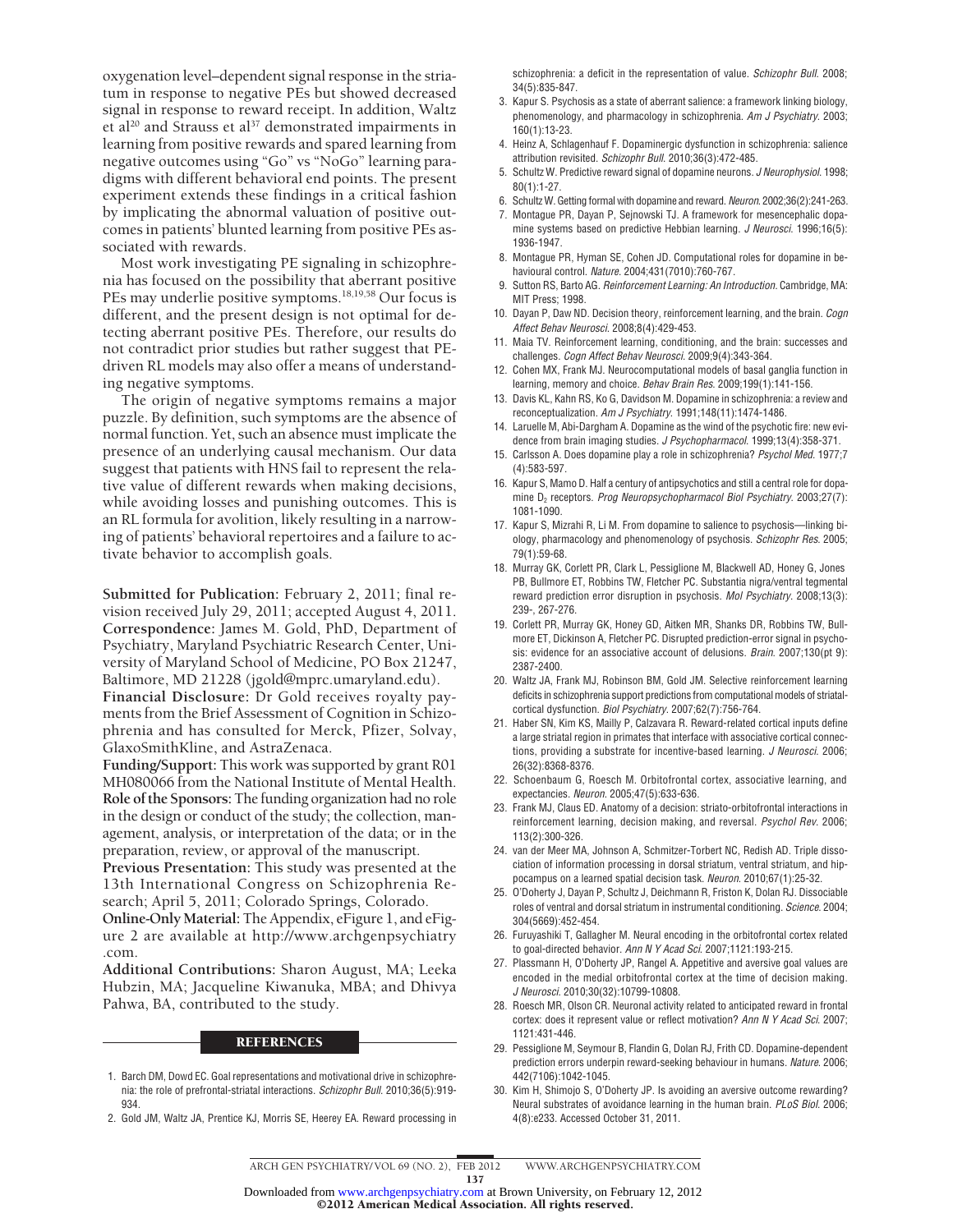- 31. Holroyd CB, Larsen JT, Cohen JD. Context dependence of the event-related brain potential associated with reward and punishment. *Psychophysiology*. 2004; 41(2):245-253.
- 32. Nieuwenhuis S, Heslenfeld DJ, von Geusau NJ, Mars RB, Holroyd CB, Yeung N. Activity in human reward-sensitive brain areas is strongly context dependent. *Neuroimage*. 2005;25(4):1302-1309.
- 33. Moutoussis M, Bentall RP, Williams J, Dayan P. A temporal difference account of avoidance learning. *Network*. 2008;19(2):137-160.
- 34. Maia TV. Two-factor theory, the actor-critic model, and conditioned avoidance. *Learn Behav*. 2010;38(1):50-67.
- 35. Beninger RJ, Mason ST, Phillips AG, Fibiger HC. The use of conditioned suppression to evaluate the nature of neuroleptic-induced avoidance deficits. *J Pharmacol Exp Ther*. 1980;213(3):623-627.
- 36. Frank MJ, Seeberger LC, O'reilly RC. By carrot or by stick: cognitive reinforcement learning in parkinsonism. *Science*. 2004;306(5703):1940-1943.
- 37. Strauss GP, Frank MJ, Waltz JA, Kasanova Z, Herbener ES, Gold JM. Deficits in positive reinforcement learning and uncertainty-driven exploration are associated with distinct aspects of negative symptoms in schizophrenia. *Biol Psychiatry*. 2011;69(5):424-431.
- 38. *Diagnostic and Statistical Manual of Mental Disorders.* 4th ed. Washington, DC: American Psychiatric Association; 1994.
- 39. First MB, Spitzer RL, Gibbon M, Williams JBW.*Structured Clinical Interview for* DSM-IV–*Axis I Disorders (SCID-I).* Washington, DC: American Psychiatric Press; 1997.
- 40. Pfohl B, Blum N, Zimmerman M. *Structured Interview for* DSM-IV *Personality (SID-P).* Washington, DC: American Psychiatric Press; 1997.
- 41. Andreasen NC. *The Scale for the Assessment of Negative Symptoms (SANS).* Iowa City: University of Iowa; 1984.
- 42. Blanchard JJ, Cohen AS. The structure of negative symptoms within schizophrenia: implications for assessment. *Schizophr Bull*. 2006;32(2):238-245.
- 43. Sayers SL, Curran PJ, Mueser KT. Factor structure and construct validity of the Scale for the Assessment of Negative Symptoms. *Psychol Assess*. 1996;8(3): 269-280.
- 44. Overall JE, Gorman DR. The Brief Psychiatric Rating Scale. *Psychol Rep*. 1962; 10:799-812.
- 45. McMahon RP, Kelly DL, Kreyenbuhl J, Kirkpatrick B, Love RC, Conley RR. Novel factor-based symptom scores in treatment resistant schizophrenia: implications for clinical trials. *Neuropsychopharmacology*. 2002;26(4):537-545.
- 46. Wilkinson GS, Robertson GJ. *Wide Range Achievement Test 4: Professional Manual.* Lutz, FL: Psychological Assessment Resources Inc; 2006.
- 47. Wechsler D. *Wechsler Test of Adult Reading (WTAR).* San Antonio, TX: Psychological Corporation; 2001.
- 48. Wechsler D. *Wechsler Abbreviated Scale of Intelligence (WASI).* San Antonio, TX: Psychological Corporation; 1999.
- 49. Nuechterlein KH, Green MF. *MATRICS Consensus Cognitive Battery Manual.* Los Angeles, CA: MATRICS Assessment Inc; 2006.
- 50. Expert Consensus Panel for Optimizing Pharmacologic Treatment of Psychotic Disorders. The expert consensus guideline series. Optimizing pharmacologic treatment of psychotic disorders. *J Clin Psychiatry*. 2003;64(suppl 12): 2-100.
- 51. Maia TV, Frank MJ. From reinforcement learning models to psychiatric and neurological disorders. *Nat Neurosci*. 2011;14(2):154-162.
- 52. Schoenbaum G, Esber GR. How do you (estimate you will) like them apples? integration as a defining trait of orbitofrontal function. *Curr Opin Neurobiol*. 2010; 20(2):205-211.
- 53. Schoenbaum G, Roesch MR, Stalnaker TA, Takahashi YK. A new perspective on the role of the orbitofrontal cortex in adaptive behaviour. *Nat Rev Neurosci*. 2009; 10(12):885-892.
- 54. Balleine BW, O'Doherty JP. Human and rodent homologies in action control: corticostriatal determinants of goal-directed and habitual action. *Neuropsychopharmacology*. 2010;35(1):48-69.
- 55. Frank MJ, Doll BB, Oas-Terpstra J, Moreno F. Prefrontal and striatal dopaminergic genes predict individual differences in exploration and exploitation. *Nat Neurosci*. 2009;12(8):1062-1068.
- 56. Badre D, Doll BB, Long N, Frank MJ. Rostrolateral prefrontal cortex and individual differences in uncertainty-driven exploration. *Neuron*. In press..
- 57. Waltz JA, Schweitzer JB, Gold JM, Kurup PK, Ross TJ, Salmeron BJ, Rose EJ, McClure SM, Stein EA. Patients with schizophrenia have a reduced neural response to both unpredictable and predictable primary reinforcers. *Neuropsychopharmacology*. 2009;34(6):1567-1577.
- 58. Schlagenhauf F, Sterzer P, Schmack K, Ballmaier M, Rapp M, Wrase J, Juckel G, Gallinat J, Heinz A. Reward feedback alterations in unmedicated schizophrenia patients: relevance for delusions. *Biol Psychiatry*. 2009;65(12):1032- 1039.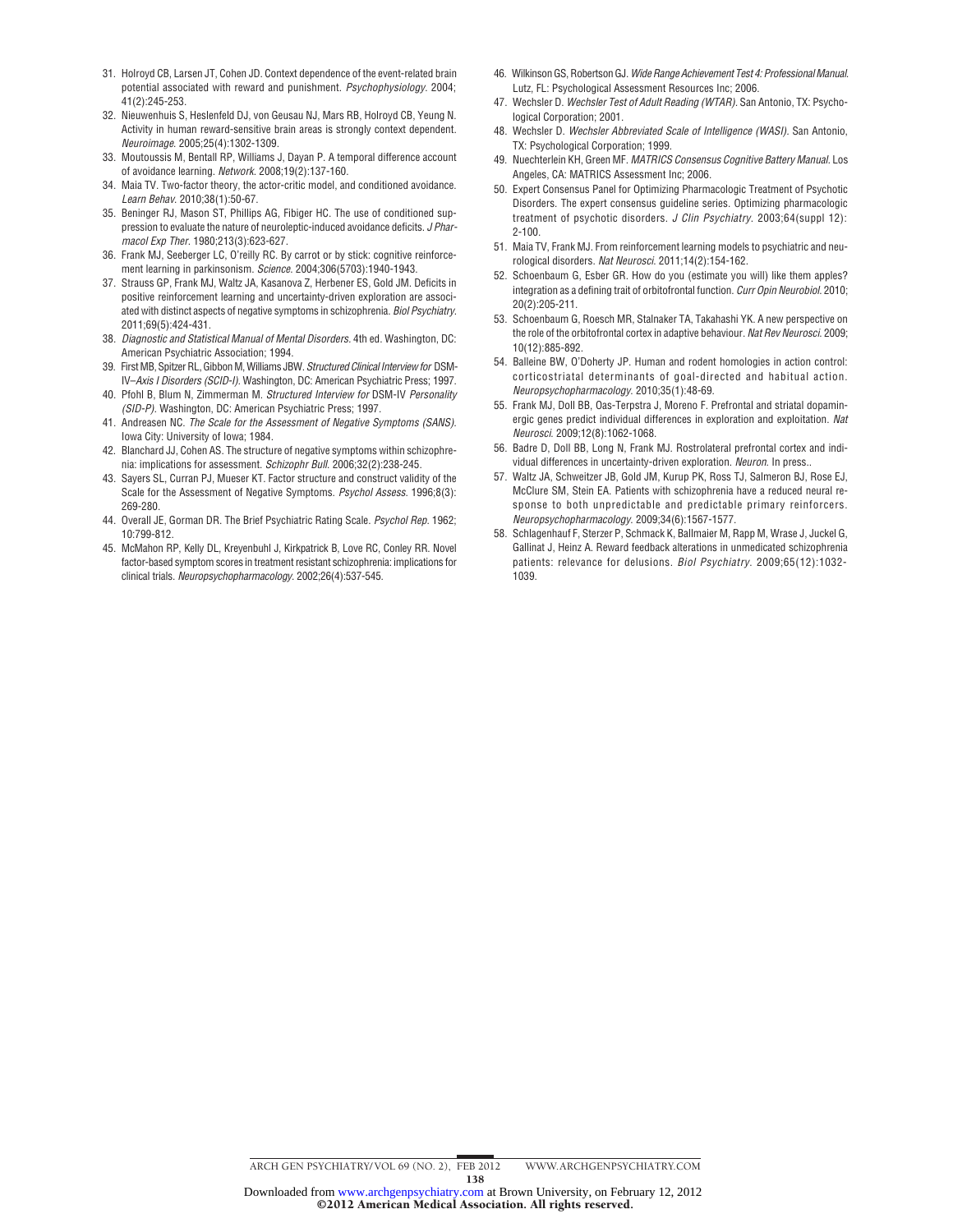# **Supplementary Online Content**

Gold JM, Waltz JA, Matveeva TM, Kasanova Z, Strauss GP, Herbener ES, Collins AGE, Frank MJ. Negative symptoms in schizophrenia from a failure in the representation of the expected value of rewards: behavioral and computational modeling evidence. *Arch Gen Psychiatry*. 2012;69(2):129- 138.

**Appendix.** Supplementary materials.

**eFigure 1.** Patient and control mean (SD) performance (%) on reinforcement learning conditions during the transfer phase immediate testing session.

**eFigure 2.** Reinforcement learning performance in HNS, LNS, and HC subjects from our previous study.

**eTable 1.** Transfer Test Phase Performance in Each Group

**eTable 2.** Measures of Fit for the 3 Different RL Models

This supplementary material has been provided by the authors to give readers additional information about their work.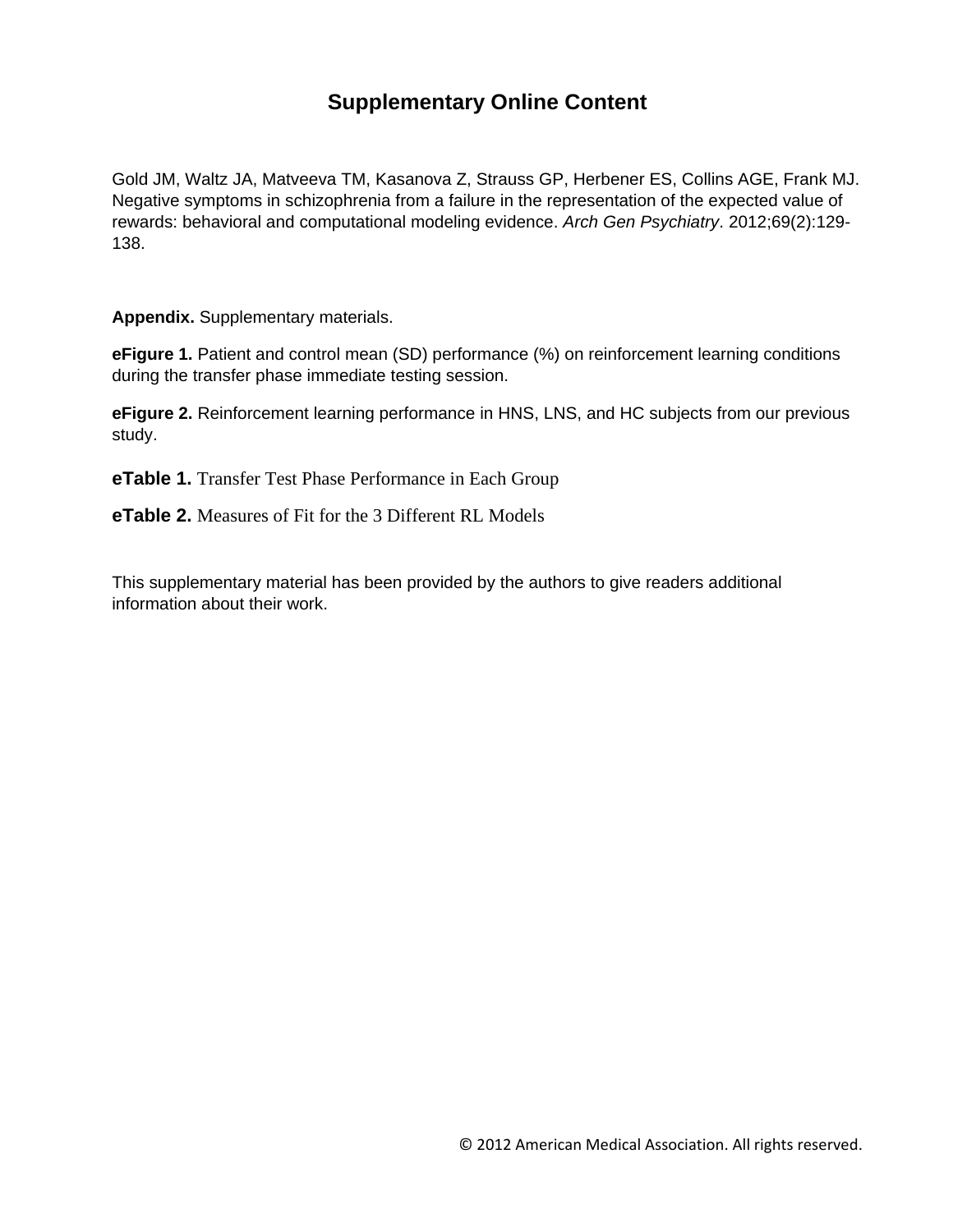The following information is included in the Supplementary Materials for this manuscript: 1) Data on patient and control performance in the transfer phase ; 2) A re-analysis of our previous probabilistic selection data (Waltz et al, 2007)<sup>1</sup> analyzing group performance in relation to negative symptom sub-groups, 3) Details on the computational modeling methods and results.

### **Re-Analysis of Probabilistic Selection Data**

We also re-analyzed our previous data on reinforcement learning in schizophrenia using a probabilistic selection task by looking at negative symptom sub-groups to determine whether our previous findings are consistent with those reported in the current manuscript.<sup>1</sup> Negative symptom groups were determined using a median split on the sum of the SANS avolition and anhedonia items. Participants included 24 healthy controls, 16 low negative symptom patients (LNS), and 16 high negative symptom patients (HNS). One-way ANOVA indicated that the 3 groups significantly differed on Choose A performance (the most frequently rewarded stimulus), F (2, 53) = 7.67, *p* < 0.001; however, there were no differences among groups on Avoid B performance (the stimulus that was the least rewarding) , F (2, 53) = 0.37, *p* = 0.69. Post hoc LSD contrasts indicated that HNS patients chose A significantly less than LNS (*p* = 0.006) or HC (*p* < 0.001) subjects; however, there were no differences between HC and LNS ( $p = 0.46$ ). These findings are consistent with a deficit in Go learning, but intact No Go learning , which is specific to HNS patients. Thus, the reanalysis of our previous data is consistent with our major findings of the current study.

### **Computational Modeling**

The goal of the modeling was to provide a quantitative fit to the pattern of data observed in patients and healthy controls. As described below, we investigated both a standard Actor-Critic architecture and a Qlearning architecture. Neither taken alone could account qualitatively for both healthy control and patient data. We thus investigated a mixture model of Actor-Critic and Q-learning, which leads to better qualitative and quantitative fits for all groups and explains key features of the data, as motivated in the main paper.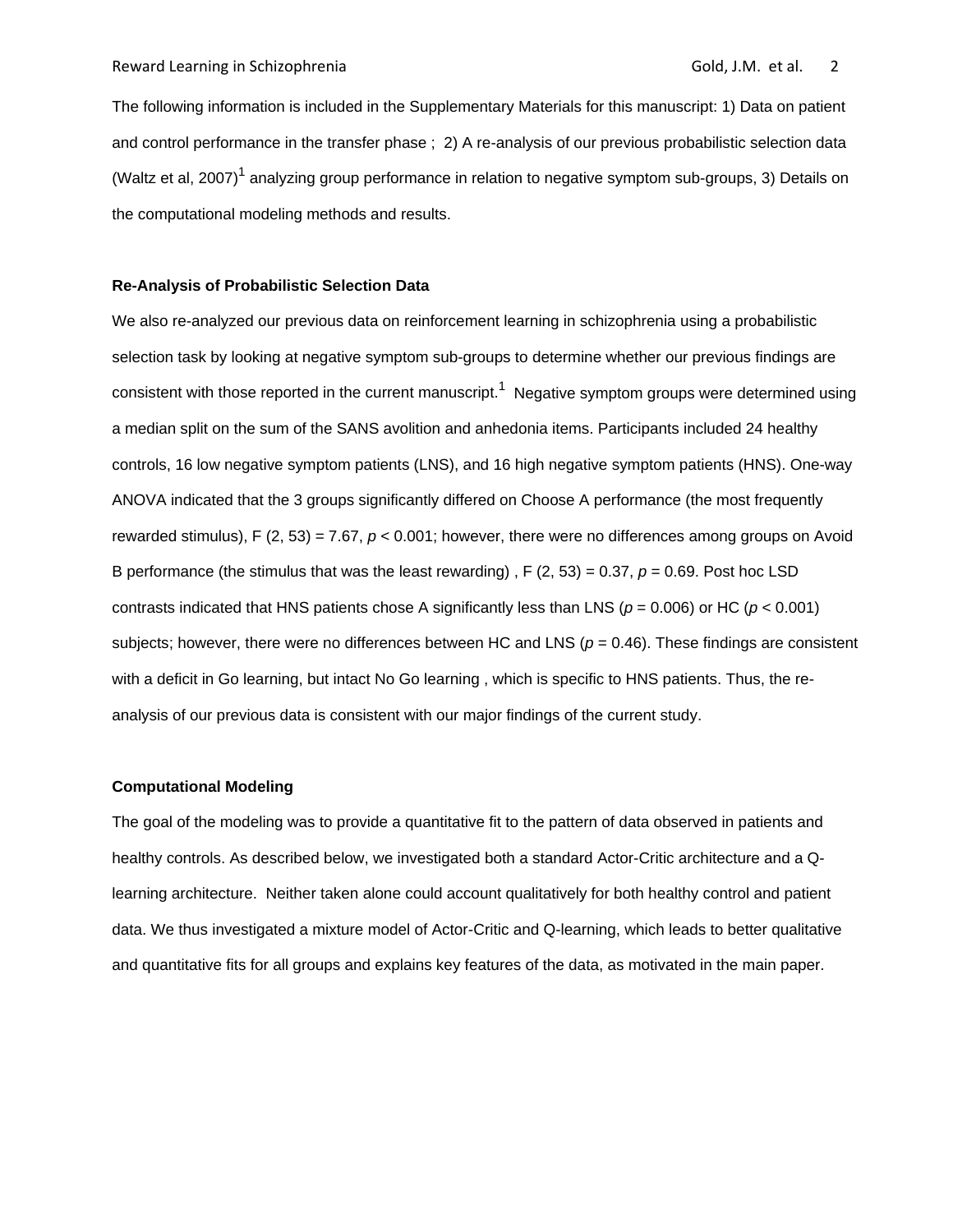### **Actor-Critic (Basal Ganglia)**

According to this model, participants update the expected value V(t) of a state context on each trial t. Each pair of stimuli presented together was represented as a state that might be predictive of the presence of gains or losses. Values are updated as a function of prediction errors using the delta rule:

$$
V(s,t+1) = V(s,t) + a^{-2} \ddot{a} (t),
$$

where  $\acute{a}_{C}$  is the critic learning rate defining the degree to which values are updated on a trial-by-trial basis, and *ä (t)* = *outcome(t)-V(s,t)* is the reward prediction error showing the discrepancy between expected value V for the current state s and the actual experienced outcome.

Prediction errors in the critic are also used to adjust weights in the actor as follows:

$$
w(s, a, t+1) = w(s, a, t) + aA * a(t),
$$

where *w(s,a,t)* is the stimulus-response weight for the action selected in trial *t* producing the prediction error *ä (t)* and *áA* is the learning rate for the actor which reflects how rapidly its weights are updated. Both learning rates lie in *[0,1]*.

In order to prevent unbound growth of the actor weights, we normalize them by the sum of absolute values, so that they remain on a [-1,1] scale (this also allows proper mixing with Q values, which are naturally bounded, in the hybrid model described below). For example, actor weight for action 1 is normalized according to  $w(s,a_1,t)$  ?  $w(s,a_1,t)$  / ( $|w(s,a_1,t)| + |w(s,a_2,t)|$ ). To avoid division by a null value we initialized the weights at 0.01. This value is small enough not to bias future probabilities for choosing a stimulus.

Actions are selected according to the standard softmax logistic function:

$$
P(a_1,t) = e^{(w(s,a1,t)/â)} / (e^{(w(s,a1,t)/â)} + e^{(w(s,a2,t) W/\hat{a})}),
$$

where  $a_1$  and  $a_2$  denote actions leading to the selection of stimulus 1 or 2 and  $P(a_1, t)$  is the probability of choosing action 1. The parameter *?* is the softmax temperature and controls the stochasticity of the choice function (e.g. the degree of exploration).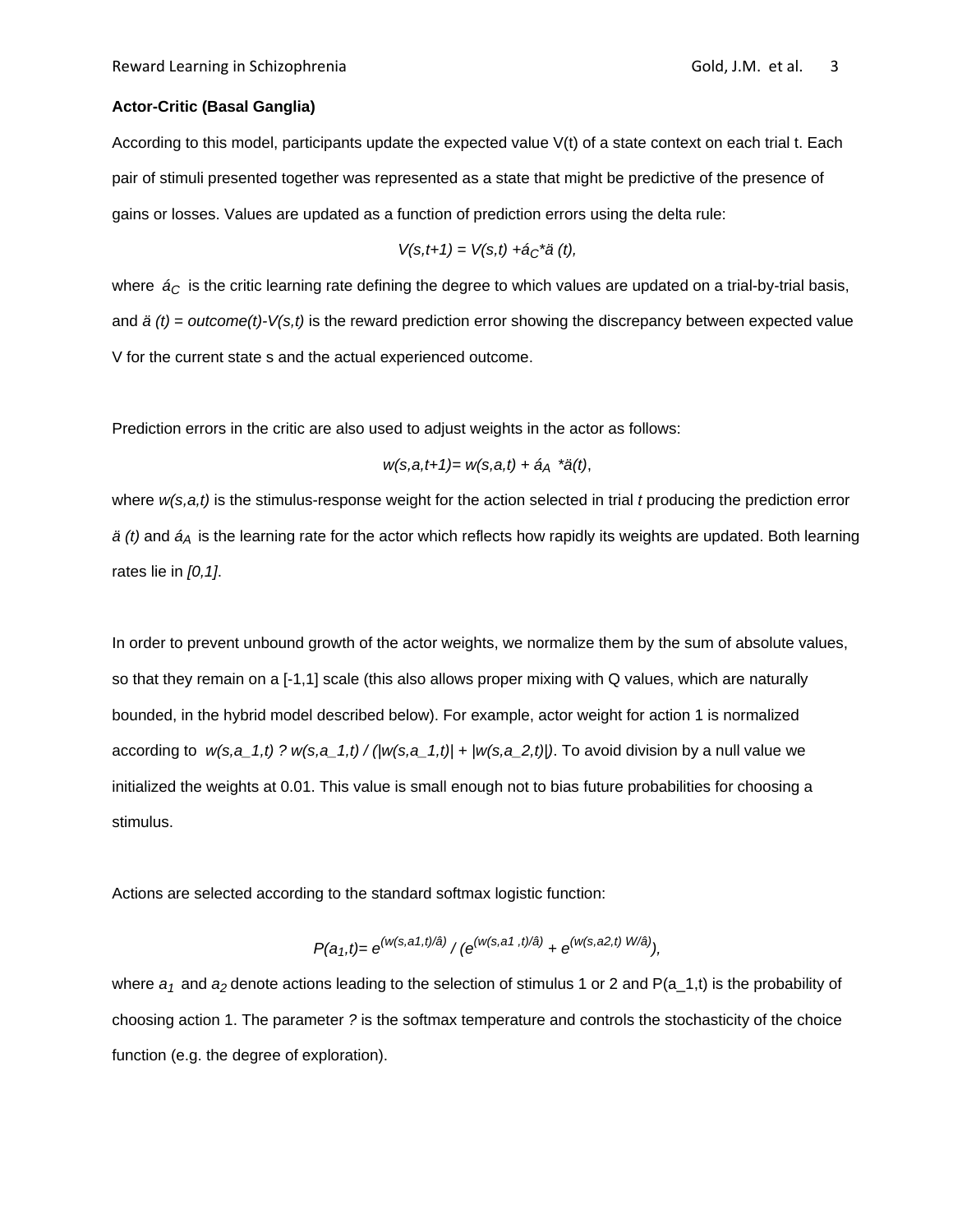### Reward Learning in Schizophrenia **by the set of the set of the Schipmers** of Gold, J.M. et al. 4

In agreement with previous studies, we also allow positive and negative rewards to be weighed differently. Positive feedback at trial *t* was encoded as *outcome(t) = 1-d*, neutral feedback as *outcome(t) = 0* and negative feedback as *outcome(t) = -d*. Thus the free parameter d indicates full neglect of negative outcomes if  $d = 0$ , full neglect of positive outcomes if  $d = 1$ , and equal weighing of positive and negative outcomes if  $d =$ *0.5*.

We expected this model to capture both reward learning and loss avoidance, as in prior actor-critic models of avoidance. This model chose randomly at the initial trials of learning, and adjusted the weights associated with a stimulus in the actor following feedback. Weights were increased to reflect learning from positive PEs, and decreased to reflect choices that led to worse-than-expected outcomes. Thus, the model was more likely to repeat choices that led to positive PEs (winners and loss avoiders), while learning to avoid stimuli which produced negative PEs (losers and infrequent winners). It did not, however, distinguish between choices on the basis of actual expected outcome values (gain or loss avoidance, loss or absence of reward).

### **Q-Learning (OFC)**

The Q-Learning model learns the expected value of each action directly, as a function of the prediction error difference between the current expected value of that action and the actual outcome:

$$
Q(a,t+1) = Q(a,t) + \acute{a}_0^*(outcome(t) - Q(a,t)),
$$

where  $\acute{a}_O$  is the learning rate for the OFC. The Q-Value is only updated for the action selected in the current trial.

Action selection occurs according to the same softmax rule as described higher:

$$
P(a_1,t) = e^{(Q(a_1,t)/\hat{a})} / (e^{(Q(a_1,t)/\hat{a})} + e^{(Q(a_2,t) W/\hat{a})}),
$$

and the same weighing of positive and negative outcomes through free parameter *d* as for actor-critic is allowed.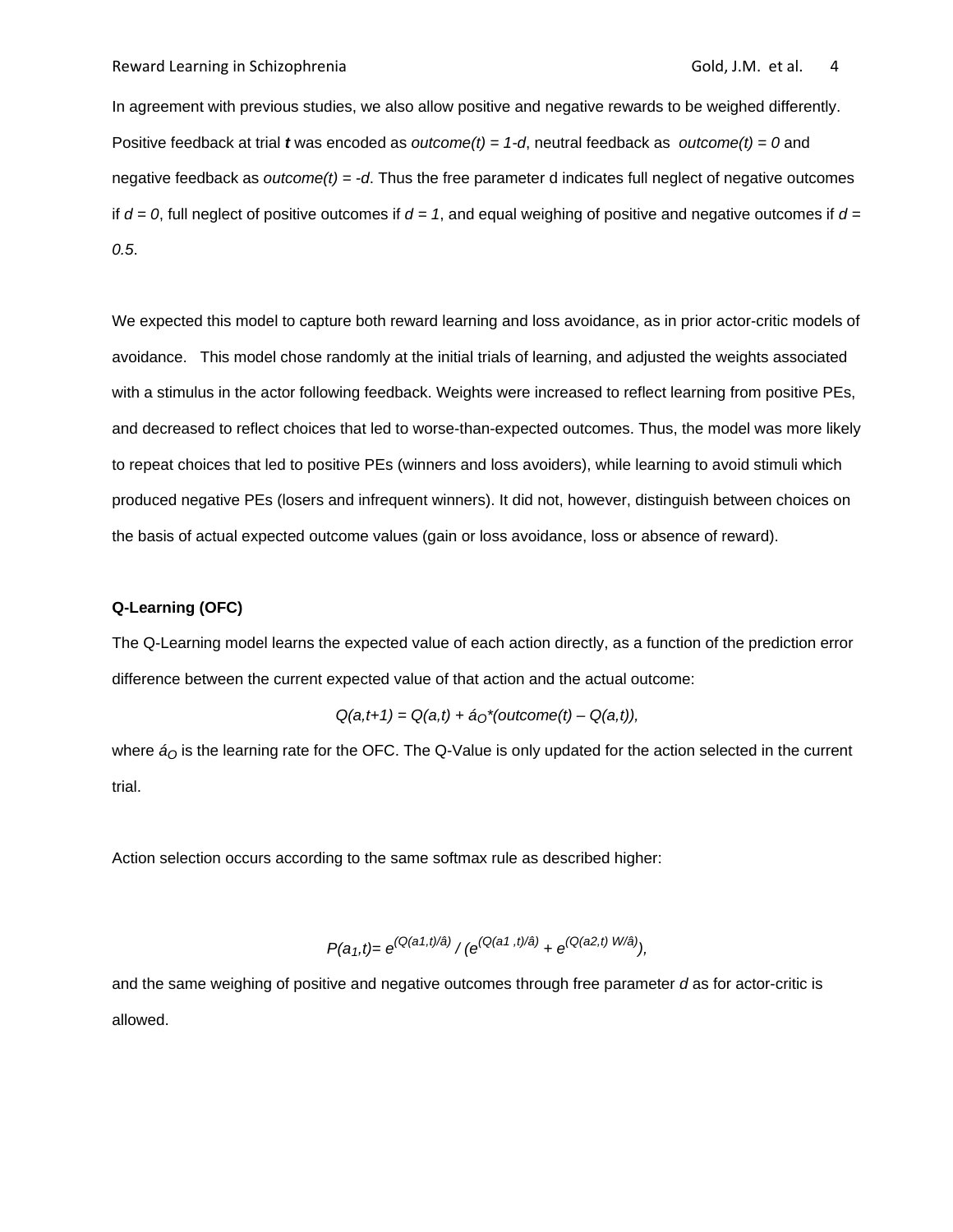As shown in numerous other studies, we expected this model to capture both reward learning and loss avoidance. The model learns the expected values associated with different actions in different states and is thus able to distinguish between choices on the basis of actual outcome values.

### **Hybrid Actor-Critic Q-Learning Model (OFC-BG interactions)**

To account for effects predicted separately by the two previously described models, we propose a hybrid BG-OFC model, in which the BG functions as an actor-critic but its actor values are influenced by top-down OFC Q values. The model includes potentially symmetrical contributions of learned values from both models in the softmax function, by replacing individual contributions of each model by the mixture value:

$$
H(s,a1,t)=[(1-c)^*w(s,a,t)+c^*Q(a,t)]. P(a_1,t)=e^{(H(s,a1,t)/\hat{a})}/(e^{(H(s,a1,t)/\hat{a})}+e^{(H(s,a2,t)/\hat{a})}),
$$

where  $0 = c = 1$  is a mixing parameter that determines the degree of pure BG vs. OFC contributions. In particular, with c*=0*, the model is reduced to the actor-critic, while with *c=1,* it is reduced to Q-learning. Since both Q-values and normalized weights lie in [-1,1], *c=0.5* indicates equivalent contributions of both systems.

### **Different model predictions**

While all three models predict general reward learning and loss avoidance effects, they each contribute to specific effects observed in the data. In particular,

- The actor-critic model cannot account for sensitivity to actual outcome values, since it only uses reward prediction errors to modify the probability of selecting an action, as opposed to learning specific state action values. On contrary, the Q-learning model predicts sensitivity to actual outcome values, and therefore predicts that subjects will choose a frequent winner over a frequent loss avoider, as seen in HC and LNS subjects.
- The Q-learning model cannot account for the observed preference of frequent loss avoiders (FLA) compared to infrequent winners (IW) across all groups, since infrequent winners have higher expected outcome. In contrast, the AC model can account for this pattern , since frequent loss avoiders lead to frequent positive prediction errors, thus stronger positive actor weights for selecting the loss-avoiding symbol, whereas infrequent winners lead to frequent negative prediction errors, thus negative weights.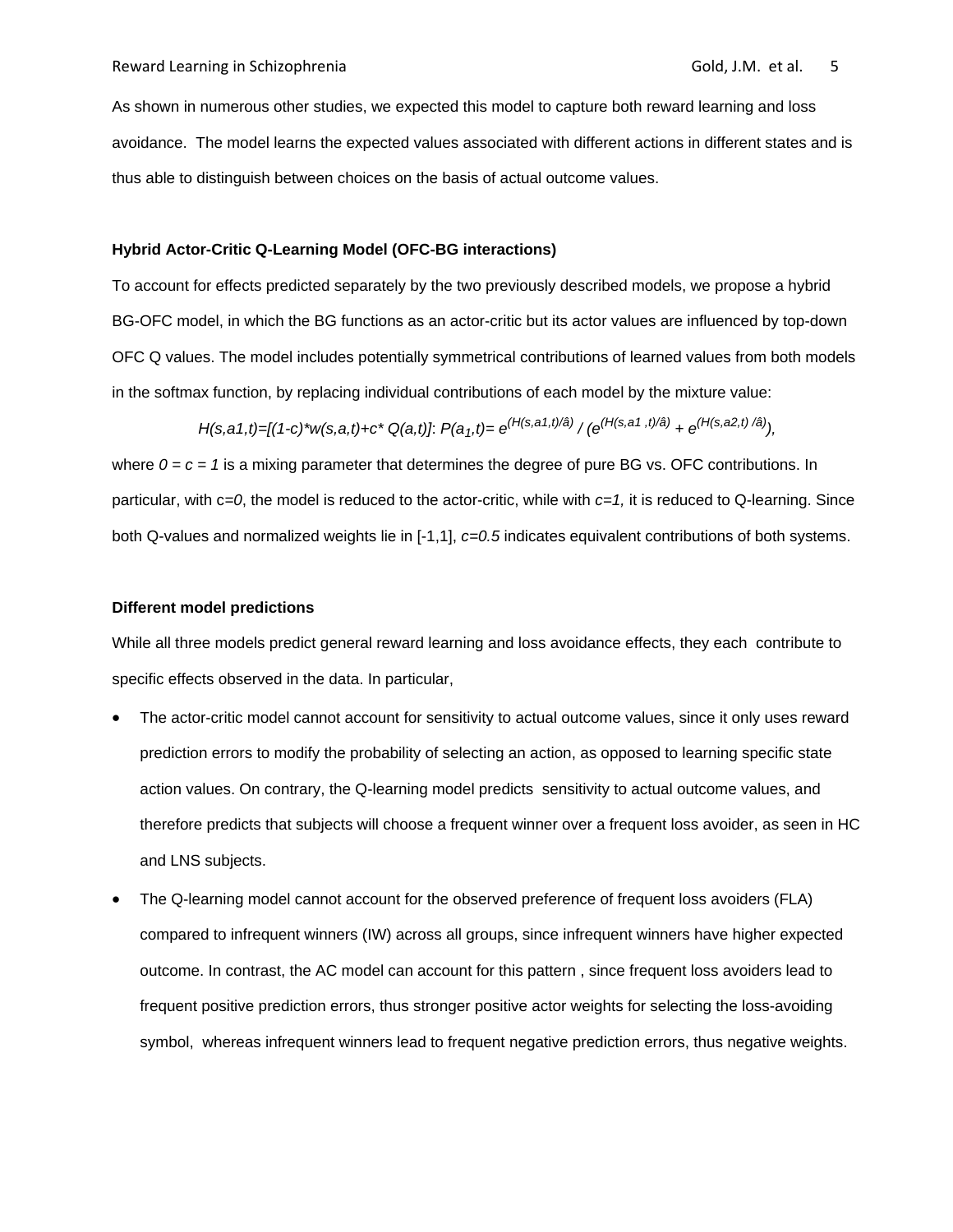Thus, the hybrid model should be able to better account for observed results in patients and healthy subjects. In particular, for a given mixing parameter *c*, the model may recapitulate the preference of healthy subjects to choose frequent winners over frequent loss avoiders (as a function of Q value influences) but still capture a preference for frequent loss avoiders over infrequent winners (due to some influence of AC). Lower *c* values are expected to be associated with the pattern seen in HNS subjects, which correspond to a purer version of AC.

### **Model fittings**

All three models were fitted to subjects' data using the standard likelihood procedure. Specifically, for each participant, we searched for the free parameters that would maximize the likelihood of their own trial-by-trial sequence of choices in both phases of the task, using multiple random starting points.

We found that the hybrid model afforded better fit than both other models for all three groups, even after correction for number of supplementary parameters (3, 4 and 6 respectively for Q-Learning, Actor-Critic and Hybrid models). In the following table, for each group, we report mean (and standard error) pseudo-r2, as well as Akaike Information Criterion (AIC) for complexity penalization.

### **Results**

The fact that all groups benefit from the addition of actor-critic to the Q-learning algorithm is consistent with the finding that all groups showed a preference for frequent loss-avoider trials than infrequent winners. Indeed, this could only be predicted by the AC part of the model (see above).

We performed ANOVAs on the fitted parameter values of the hybrid model, with subject group as a factor. We only found a main effect of group for the mixing parameter c  $(F(2,67)=3.8, p=.027;$  all other parameters F<2.15, p>0.12). Post-hoc analyses revealed a significantly lower c value for the HNS-SZ patients compared to HC (t=2.77, p=0.008), as well as a trend for the comparison of LNS-SZ patients to HC (t=1.7, p=0.09).

Furthermore, the HC group exhibited estimated *c* values that were greater than 0.5 (HC:  $c=0.70 \pm 0.06$ , t=3.1, p=0.005; SZ-LNS: c=0.62 ±0.09, NS). This indicated a greater role for Q-Learning than Actor-Critic in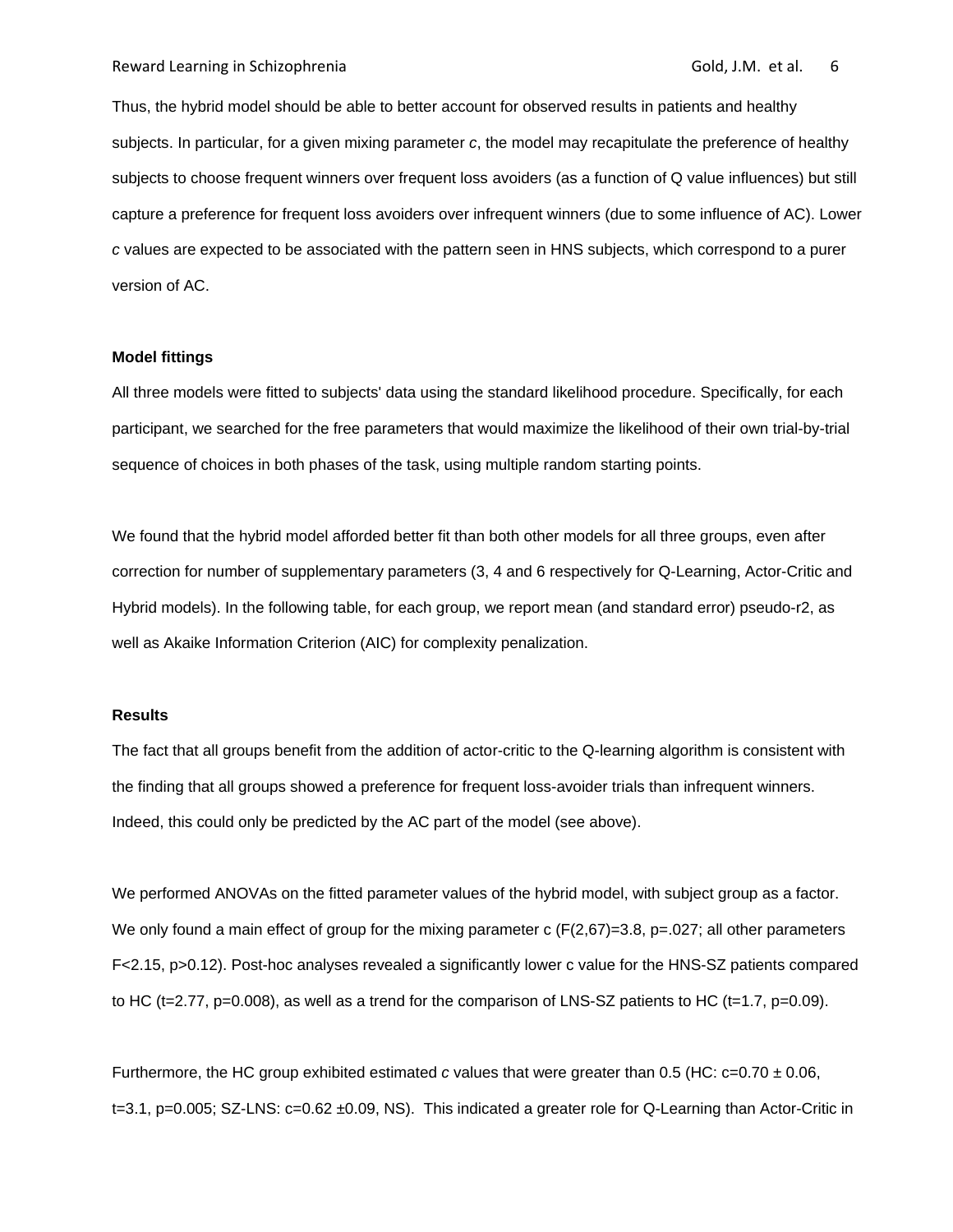### Reward Learning in Schizophrenia **by the set of the Collact Collact Schi**zophrenia contract of the Collact Schizophrenia

their behavior. Conversely, for the SZ-HNS group the fitted mixing parameter value (c=0.41  $\pm$  0.09) indicated a lesser role for Q-Learning than for Actor-Critic. This is consistent with the observation that those patients do not show a sensitivity to actual outcome value, contrary to HC and SZ-LNS group.

We then used the fitted parameters to simulate the hybrid model for each group, and show that the model can reproduce the key features of the observed data.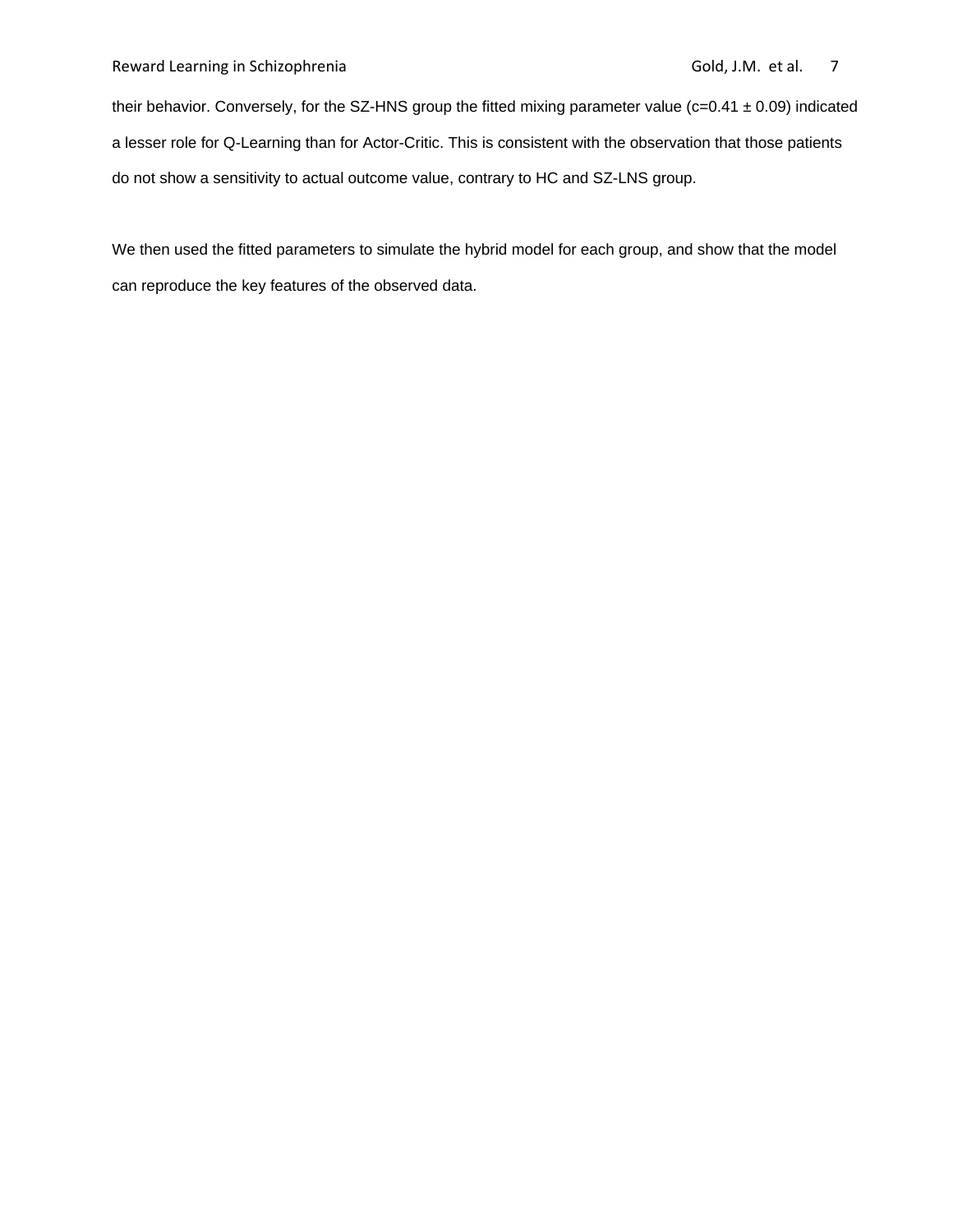### **References**

- 1. Waltz JA, Frank MJ, Robinson BM, Gold JM. Selective reinforcement learning deficits in schizophrenia support predictions from computational models of striatal-cortical dysfunction. *Biol Psychiatry.*  2007;62(7):756-764.
- 2. Moutoussis M, Bentall RP, Williams J, Dayan P. A temporal difference account of avoidance learning. *Network.* 2008;19(2):137-160.
- 3. Maia TV. Two-factor theory, the actor-critic model, and conditioned avoidance. *Learn Behav.*  2010;38(1):50-67.
- 4. Frank MJ, Claus ED. Anatomy of a decision: striato-orbitofrontal interactions in reinforcement learning, decision making, and reversal. *Psychol Rev.* 2006;113:300-326.
- 5. Frank MJ, Moustafa AA, Haughey HM, Curran T, Hutchison KE. Genetic triple dissociation reveals multiple roles for dopamine in reinforcement learning. *Proc Natl Acad Sci U S A*. 2007;104(41):16311-6. Epub 2007 Oct 3.
- 6. Sutton RS, Barto AG. *Reinforcement Learning: An Introduction*. Cambridge, MA: MIT Press; 1998.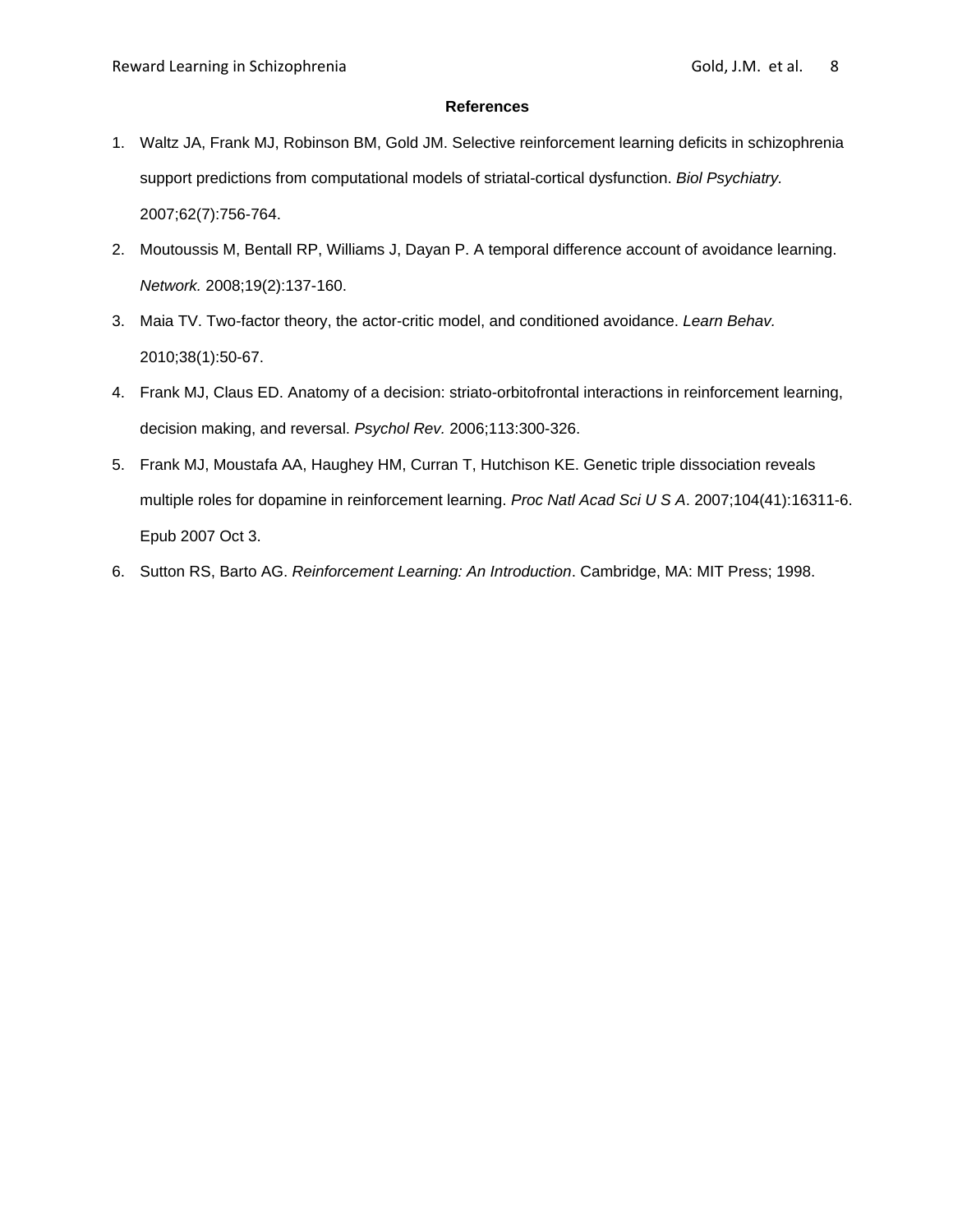

**Figure Legends** 

**eFigure 1**. Patient and Control Mean (SD) Performance (%) on Reinforcement Learning Conditions During the Transfer Phase Immediate Testing Session. Note: FW = Frequent Winner; FLA = Frequent Loss Avoider; FL = Frequent Loser; IW = Infrequent Winner; AB = 90% Gain; CD = 80% Gain; EF = 90% Loss Avoidance; GH = 80% Loss Avoidance.

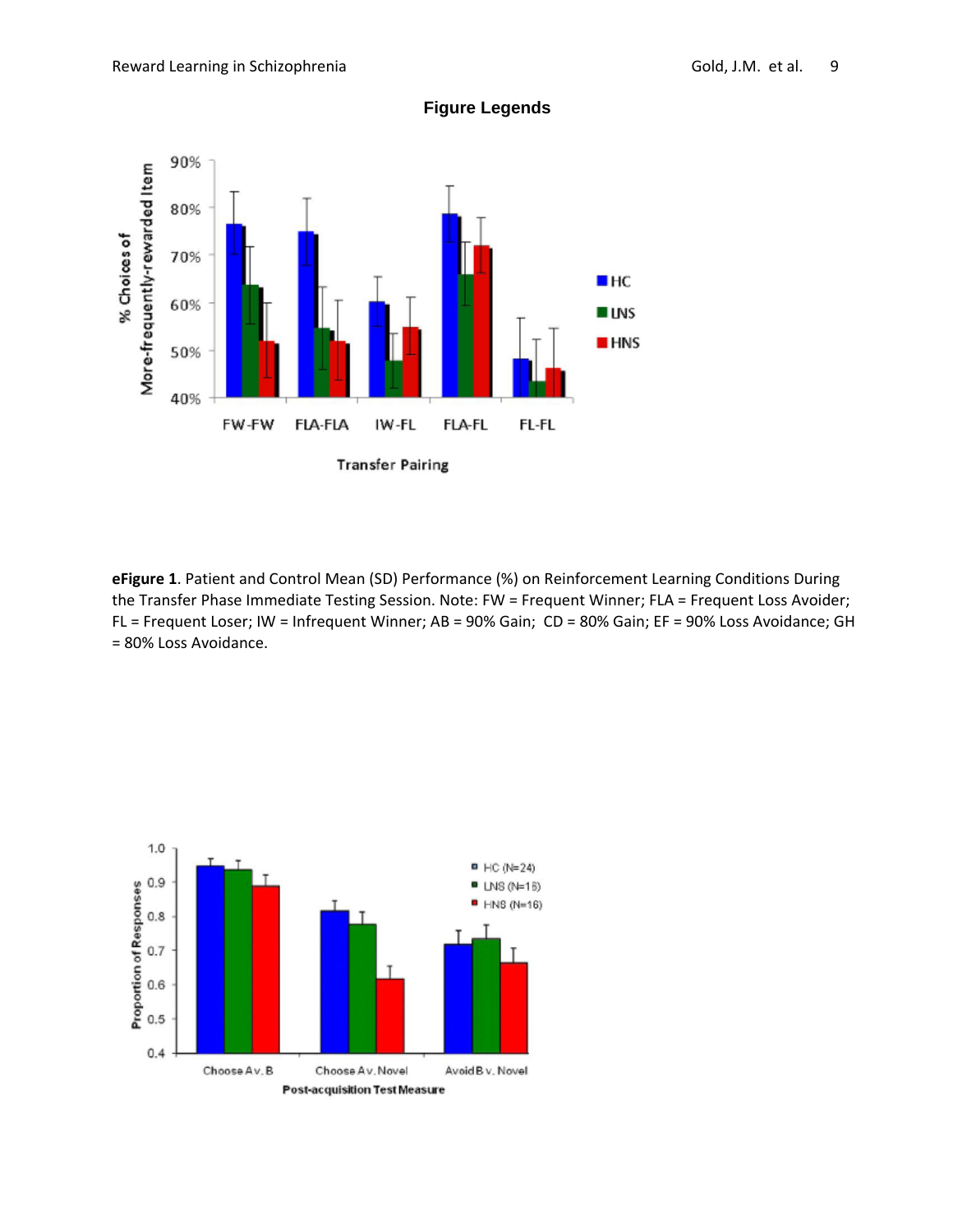**eFigure 2.** Reinforcement Learning Performance in HNS, LNS, and HC subjects from our Previous Study.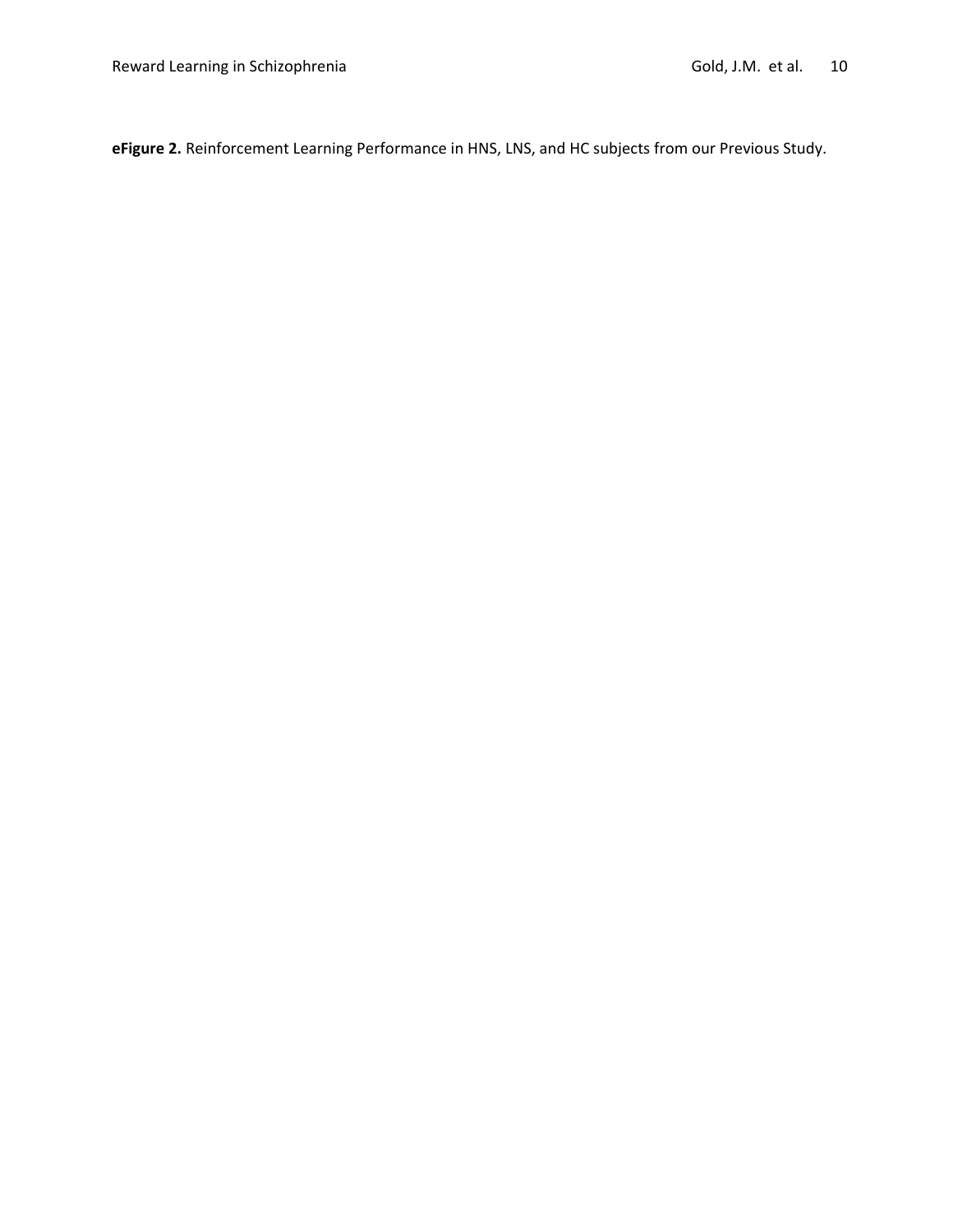| eTable 1. Transfer Test Phase Performance in Each Group |  |  |
|---------------------------------------------------------|--|--|
|---------------------------------------------------------|--|--|

|                | HC         | <b>LNS</b> | <b>HNS</b> | P Value |
|----------------|------------|------------|------------|---------|
|                | $(n = 28)$ | $(n = 22)$ | $(n = 25)$ |         |
| FW vs. FLA     | 78 (20)    | 68 (27)    | 53 (32)    | .005    |
| FW vs. FW      | 77 (35)    | 64 (38)    | 52 (39)    | .061    |
| FW vs. FL      | 89 (16)    | 86 (18)    | 79 (25)    | .135    |
| FW vs. IW      | 80 (27)    | 84 (23)    | 76 (31)    | .594    |
| IW vs. FLA     | 69 (26)    | 75 (22)    | 69 (31)    | .660    |
| IW vs. FL      | 60 (28)    | 48 (27)    | 55 (30)    | .302    |
| FL vs. FL      | 48 (46)    | 43 (42)    | 46 (43)    | .922    |
| FLA vs. FLA    | 75 (37)    | 55 (41)    | 52 (42)    | .078    |
| FLA vs. FL     | 79 (32)    | 66 (31)    | 72 (29)    | .355    |
| AB Pair        | 91 (25)    | 86 (23)    | 76 (30)    | .112    |
| CD Pair        | 76 (34)    | 77 (32)    | 67 (34)    | .501    |
| EF Pair        | 88 (19)    | 80 (31)    | 74 (33)    | .213    |
| <b>GH Pair</b> | 78 (33)    | 74 (36)    | 76 (29)    | .919    |

For all pairs, other than the IW vs FLA pair, the values in the table represent the percentage of trials where the participants chose the item with the highest expected value. For the IW vs FLA pair, the value shown is the percentage of choices of the FLA stimulus.